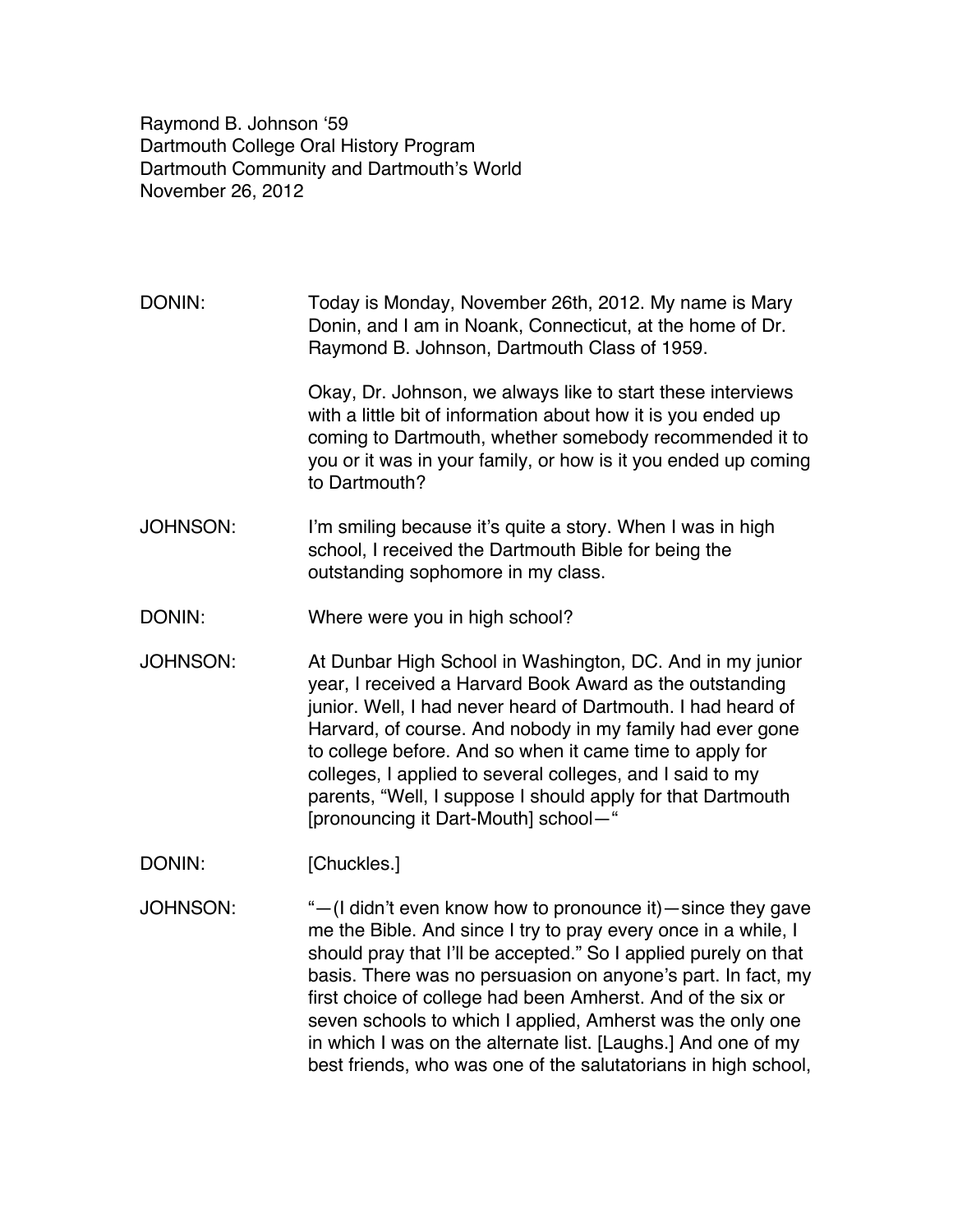and I was the valedictorian, was the one who got accepted to Amherst.

- DONIN: Oh, that must have hurt.
- JOHNSON: It was surprising. But I was not disappointed. I didn't know a lot about Dartmouth, so that was the gist of the story. And they also gave me the largest scholarship award. My parents—my mother was a government worker; my father was a house painter, who was illiterate, and it meant a great deal to me, the financial support, so I went to Dartmouth on a full scholarship in freshman year.
- DONIN: Were you the first and only child in your family, or were you the first child in your family?
- JOHNSON: No, I'm the oldest. I have two sisters, younger: one, six years younger, one, sixteen years younger, whom we call "the mistake."
- DONIN: Oh, yes! [Both chuckle.]
- JOHNSON: No, but I was the only one at that point who went to college. My sister next to me never went to college. My younger sister went to college for about six months or so. And of my children, my son (who's the youngest one) went to college and finished up at Boston University. My middle daughter didn't finish college but then subsequently did degree work and now is a nurse.
- DONIN: Oh, terrific.
- JOHNSON: And works in a gastroenterologist's office, of course.
- DONIN: It's a perfect fit.
- JOHNSON: Exactly right.
- DONIN: [Laughs.] Great.
- JOHNSON: Yes.
- DONIN: So when you arrived there in the fall, that was the first sight you had of Dartmouth?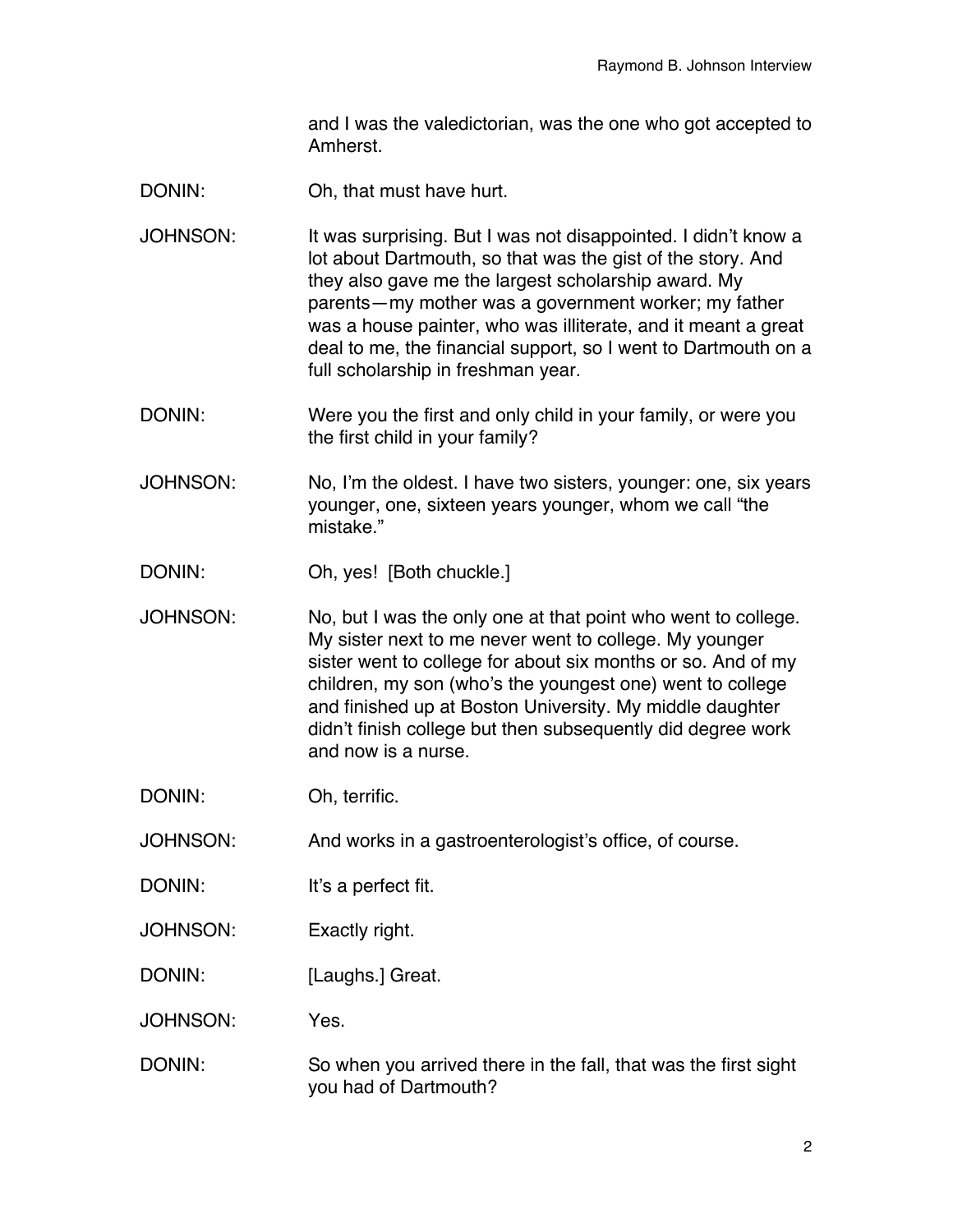JOHNSON: Yes.

DONIN: And were you prepared for being so-I assume you grew up in the Washington, DC, area if you went to Dunbarton [sic] High School. Were you prepared to be so far out in the boonies, so to speak?

- JOHNSON: Dunbar High School.
- DONIN: Dunbar.

JOHNSON: No, I had not a clue what the campus was like. My parents and I drove up, and I was the primary driver. My mother got a license after she bought a car. I drove the car alone until she got her license. My father did not drive. He had visual problems. And so we got lost several times getting there, but when we arrived, I was impressed by the beauty of the campus. I was unimpressed by the smallness of Hanover, coming from Washington, DC, but—and we were there, and I was ready to start school. I was not coming up to see it and then come back. I was coming to go, because we couldn't afford going back and forth.

> And my parents—when I was in school, I would call home every once in a while, and Mother said, "Why don't you call more?" I said, "For what? You have to pay the phone bills. There's not an awful lot of money. I don't ask you for any money"—because I knew I would get a dollar or something like that. "And so no news is good news. I'll write you if there's a problem."

So I didn't have any clue as to what to expect there, and coming from a totally segregated school system in Washington, DC, *Brown v. Board of Education* having preceded me just by one year—I graduated in '55—and I didn't know what to anticipate there.

I did know, however, that in selecting a college it was important for me to get away from home, not because I had any problem with my parents—we got along very well—but because I knew that, had I stayed in the Washington, DC area with my classmates, many of whom went to Howard University, that I would be in the social rut of that. And I did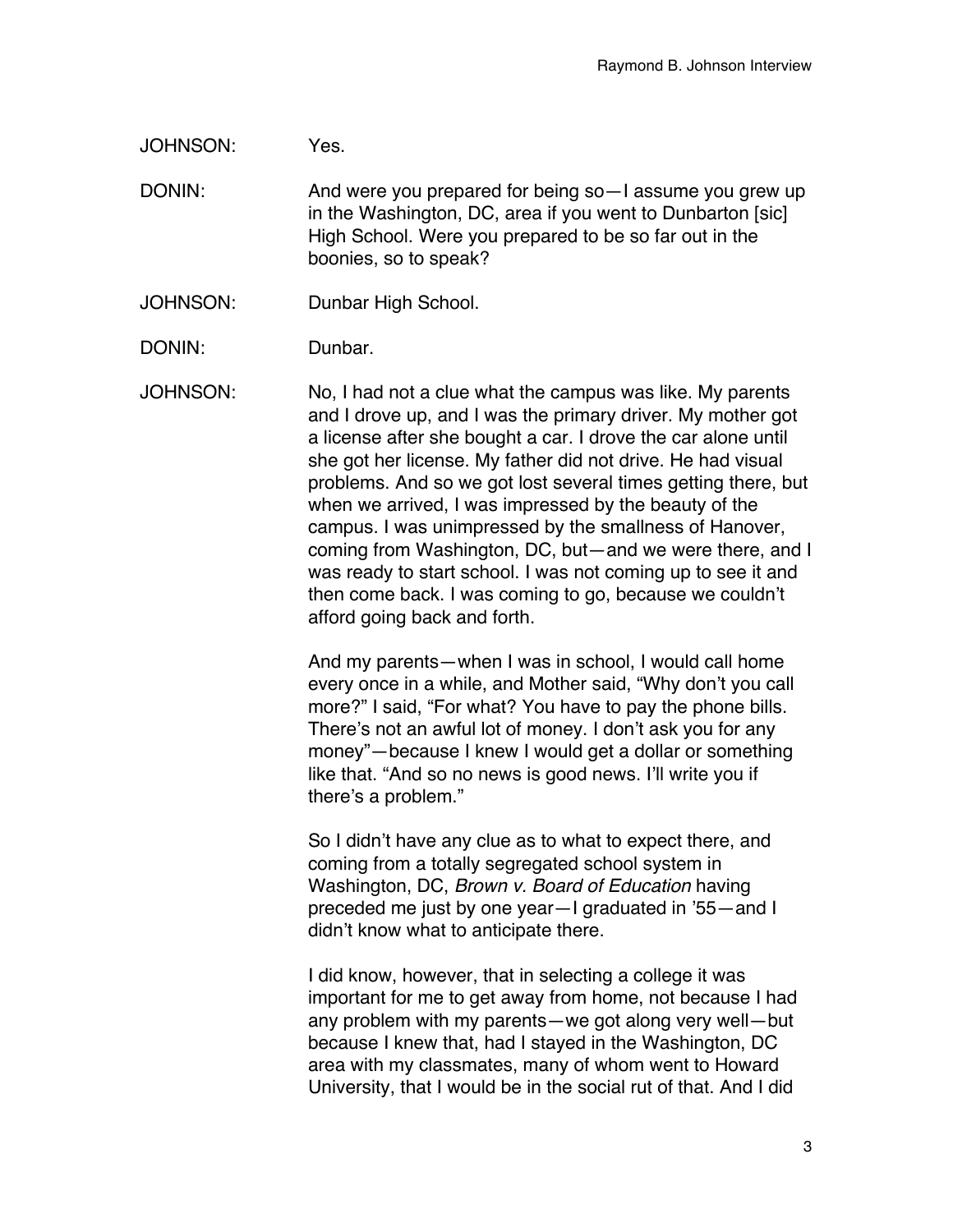not want that. I felt that it was important for me to get away, where I could claim independence and be my sole survivor, so to speak, for the nine months of the year. That was crucial to me. I really felt that going away to college was really the beginning of one's independence from home, and that was very much satisfied at Dartmouth.

- DONIN: To be sure.
- JOHNSON: Yes.

DONIN: You were very brave to go, first of all, so far north, because essentially in those days Washington was a pretty southern city.

JOHNSON: Yes, very much so.

DONIN: And to the cold, snowy New England climate.

JOHNSON: Yes.

DONIN: And did you have any clue how many black people would be there when you got there?

JOHNSON: Nope. None at all. There were, among the four classes, less than twenty. As I recall, in my class there were about six. And two of those were actually from Washington, DC. Three of them, actually, were from Washington, DC, in addition to me. One went to Dunbar with me; the other two went to other schools in Washington, DC. So we had four from Washington, DC. The other one from Dunbar dropped out. He was the son of a physician who, after freshman year because we weren't allowed to have cars in freshman year his father bought him a convertible, a little sports car convertible. He spent most of his time driving around in his sports car and didn't do any work, and so he left, only later on to die before we even got out of college.

DONIN: Oh, gee!

JOHNSON: Yes. We don't really know what the cause of his death was, but it was a sad story. The other two did indeed graduate, also went to medical school.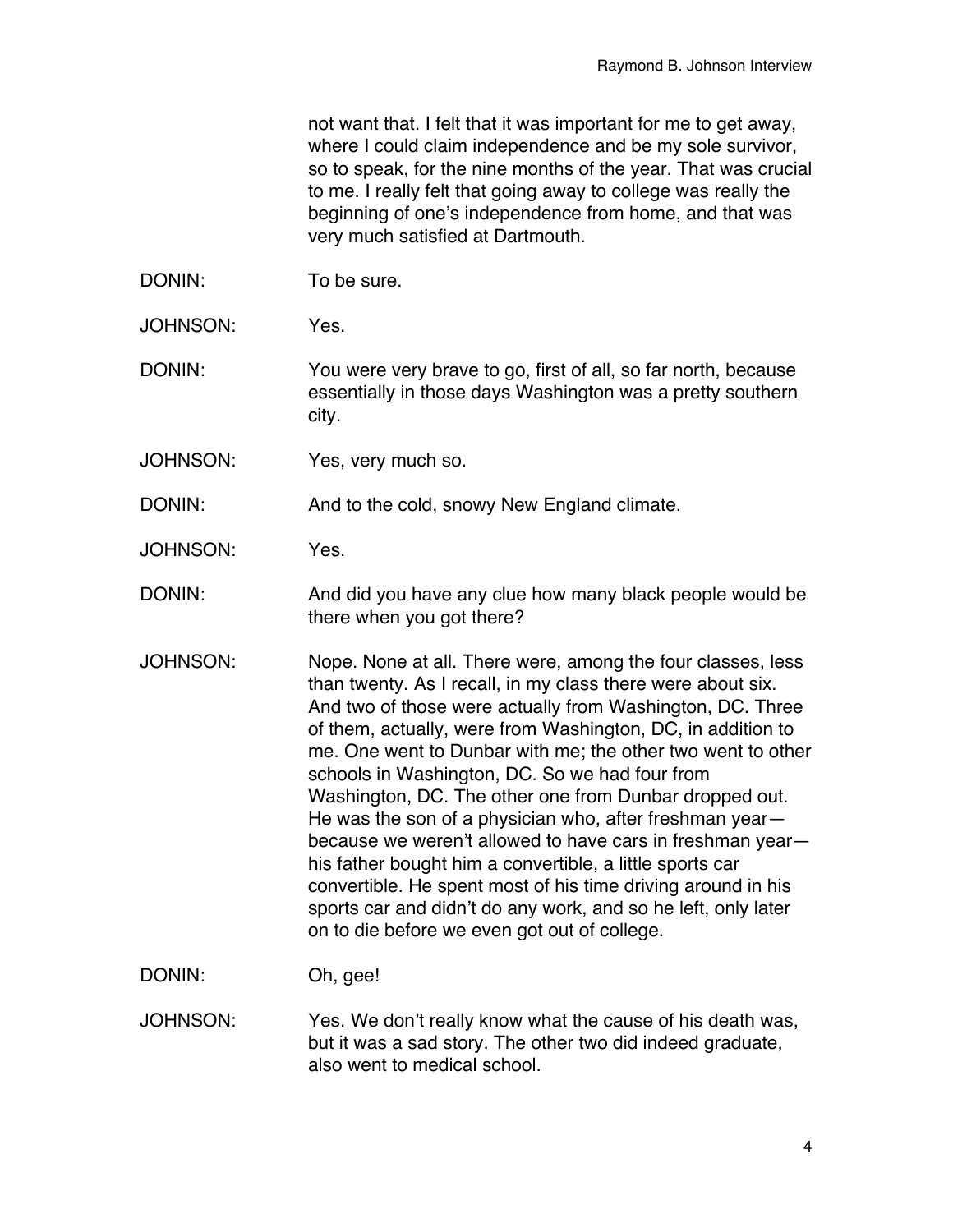- DONIN: Oh, that's interesting.
- JOHNSON: So the three of us have that in common. And then there were two other African-Americans there, one from Cleveland, Ohio, as I recall, and I don't remember who the sixth one is. Oh, no, there were two more: Gil Griffin from California, I think, and Ray LaSure from Newark, New Jersey, who was really my best friend there.
- DONIN: So what did you find there, your freshman year? Where were you living? What dorm were you in?
- JOHNSON: Streeter.
- DONIN: Did you have a roommate?
- JOHNSON: No, I had a single room and I loved that. And I can tell you, Mary, that coming from a segregated school system in the Washington, DC, area, where we weren't even allowed to go into the theaters until late in the game and then had to sit in the balcony, I didn't know what to expect. This was my first venture into a, quote, "white," unquote, world. And so I went with all the prejudices that one would think about. I realized somewhere in the second half of my freshman year that I was my own worst enemy from that standpoint, because I went expecting people to be prejudiced against me, and so I looked for that. And if you look for prejudice and discrimination, you'll very easily find it.

And then I woke up one morning and realized, *You*'*re your own worst enemy, so why not accept people for who they are and how they treat you, as opposed to what you expect or anticipate?* From that point on, I was able to adapt to the environment much better and be much more responsive to what the school had to offer.

- DONIN: So that first year in Streeter, how would you describe who your—how did you make friends? Were you able to look past the color of people's skin?
- JOHNSON: Yes. Yes. Very good friends, actually. Almost all the rooms were double rooms. Because I had a single room, it became a premium for Winter Carnival—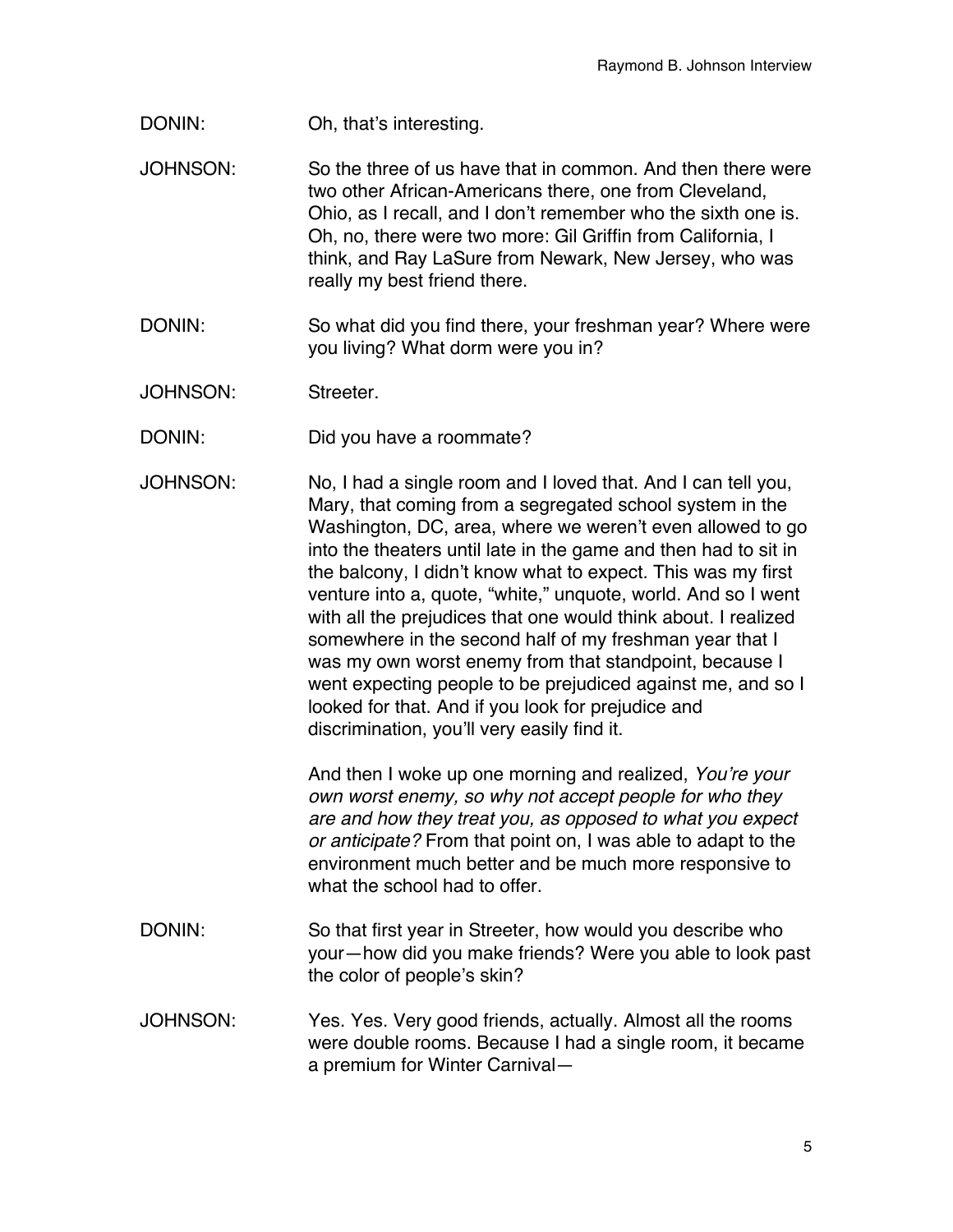| DONIN:          | [Laughs.]                                                                                                                                                                                                                                                                                                                                                                                                                       |
|-----------------|---------------------------------------------------------------------------------------------------------------------------------------------------------------------------------------------------------------------------------------------------------------------------------------------------------------------------------------------------------------------------------------------------------------------------------|
| <b>JOHNSON:</b> | -because I didn't have dates initially, because I couldn't<br>afford to have a date up. And so everybody was bargaining<br>for my room.                                                                                                                                                                                                                                                                                         |
| DONIN:          | [Laughs.]                                                                                                                                                                                                                                                                                                                                                                                                                       |
| <b>JOHNSON:</b> | Which I would loan out, and I would go to Baker Library and<br>study, and they knew what time I was coming back. We had<br>a signal. They would turn my name tag upside down in the<br>door if they were in the room and put it back upside right<br>when they left the room, and they knew if I came back<br>beyond the closing of the library and the name tag was<br>upside down in the door-a knock would come on the door. |
|                 | I did that for probably the first half to three quarters of the<br>year until I came in one day and found soap melting down<br>my radiator, and so I terminated it. No more contracts.<br>[Laughs.]                                                                                                                                                                                                                             |
| DONIN:          | No. No more deals.                                                                                                                                                                                                                                                                                                                                                                                                              |
| <b>JOHNSON:</b> | No more deals.                                                                                                                                                                                                                                                                                                                                                                                                                  |
| DONIN:          | Wasn't it, like, violation of parietal hours or whatever they<br>used to call those rules about women in your room?                                                                                                                                                                                                                                                                                                             |
| <b>JOHNSON:</b> | Women could be in the room until a certain hour.                                                                                                                                                                                                                                                                                                                                                                                |
| DONIN:          | Oh, I see                                                                                                                                                                                                                                                                                                                                                                                                                       |
| <b>JOHNSON:</b> | Then they had to leave the dorm after a certain hour.                                                                                                                                                                                                                                                                                                                                                                           |
| DONIN:          | Right. Right. So you were a popular guy.                                                                                                                                                                                                                                                                                                                                                                                        |
| <b>JOHNSON:</b> | [Laughs.]                                                                                                                                                                                                                                                                                                                                                                                                                       |
| DONIN:          | For the wrong reasons.                                                                                                                                                                                                                                                                                                                                                                                                          |
| <b>JOHNSON:</b> | That's right. No, but before that, actually, I had really<br>established some good friends, and I took a couple of trips to<br>one of the colleges in Maine with one of the guys in the                                                                                                                                                                                                                                         |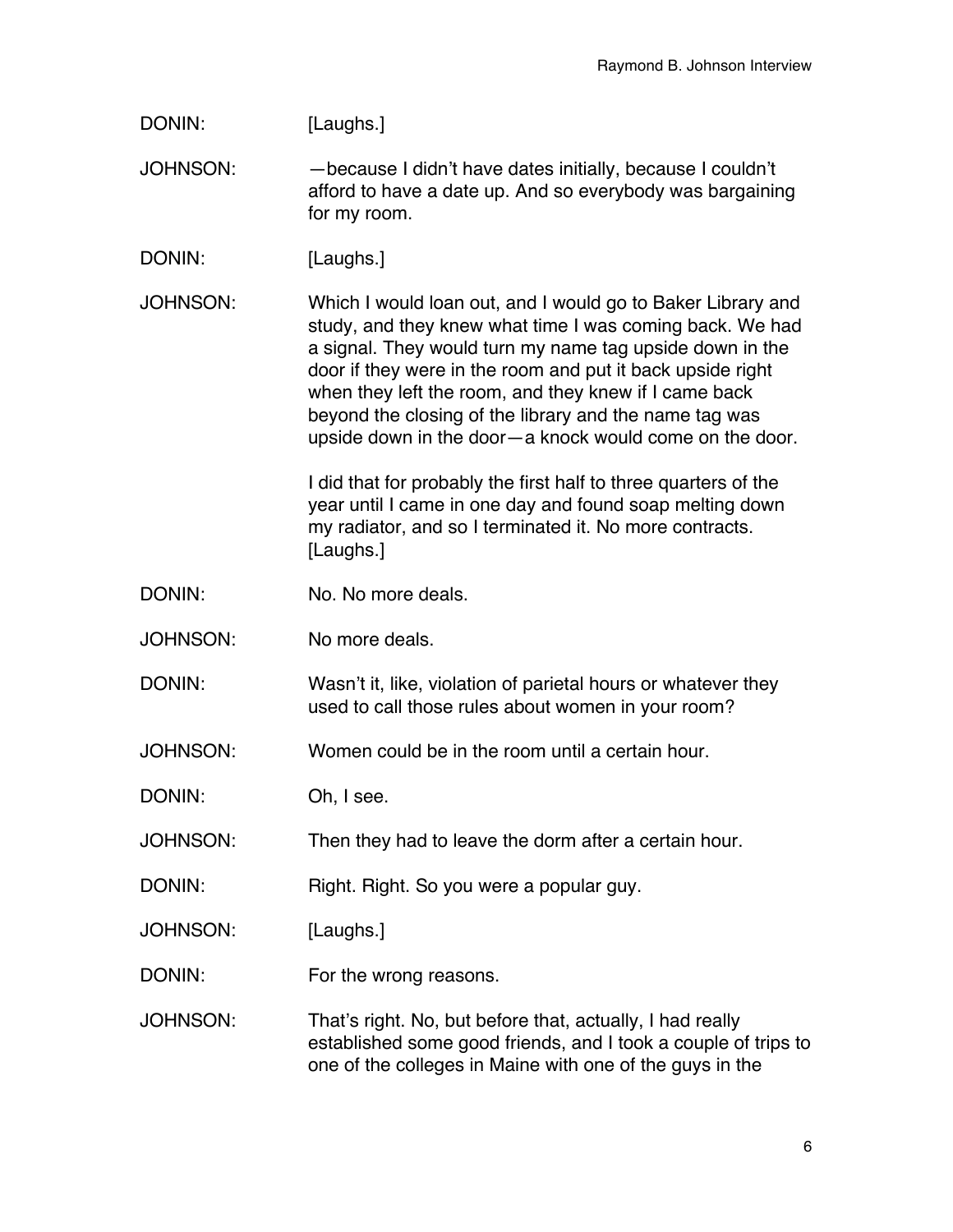dorm, and became quite close to all the people on my floor. At that point, I had never shaved before.

DONIN: Aw!

JOHNSON: I had an electric razor that my uncle had given me. [Clock chimes.] And then, because I didn't have much of a beard, on the shaving days there would be an announcement, "Ray Johnson is shaving! Come down!"

DONIN: [Laughs.]

JOHNSON: So that happened about every three months. [Laughter.] No, but I established some good friends.

- DONIN: It's interesting, because many of the people we've talked to so far—they say that their first set of friends ended up being their floor mates, as they called them, because that was just the easiest way to connect with people, were those people who you lived with.
- JOHNSON: Yes. Yes.

DONIN: Did you feel prepared academically for the classes?

JOHNSON: That's interesting. And the answer is yes. I was quite concerned, actually, about my preparation, because so many of the young men who came to Dartmouth at the same time were from the outstanding prep schools all over the country, and so it was my anticipation that the preparation they would have received in the prep schools would have far outstripped mine in high school, a local high school in Washington, DC.

> It turns out, however, that Dunbar High School was the academic school in Washington, DC. There was a vocational school, there was a secretarial school, there was another vocational school, and Dunbar was the only academic school that was focused on that. And so, if you didn't go to Dunbar, you were not adequately prepared academically.

> And at that time, the schools were zoned. You were supposed to attend school in your neighborhood, in the closest school to you. But Dunbar was far enough away from me that I had to take a bus, and so I actually had to get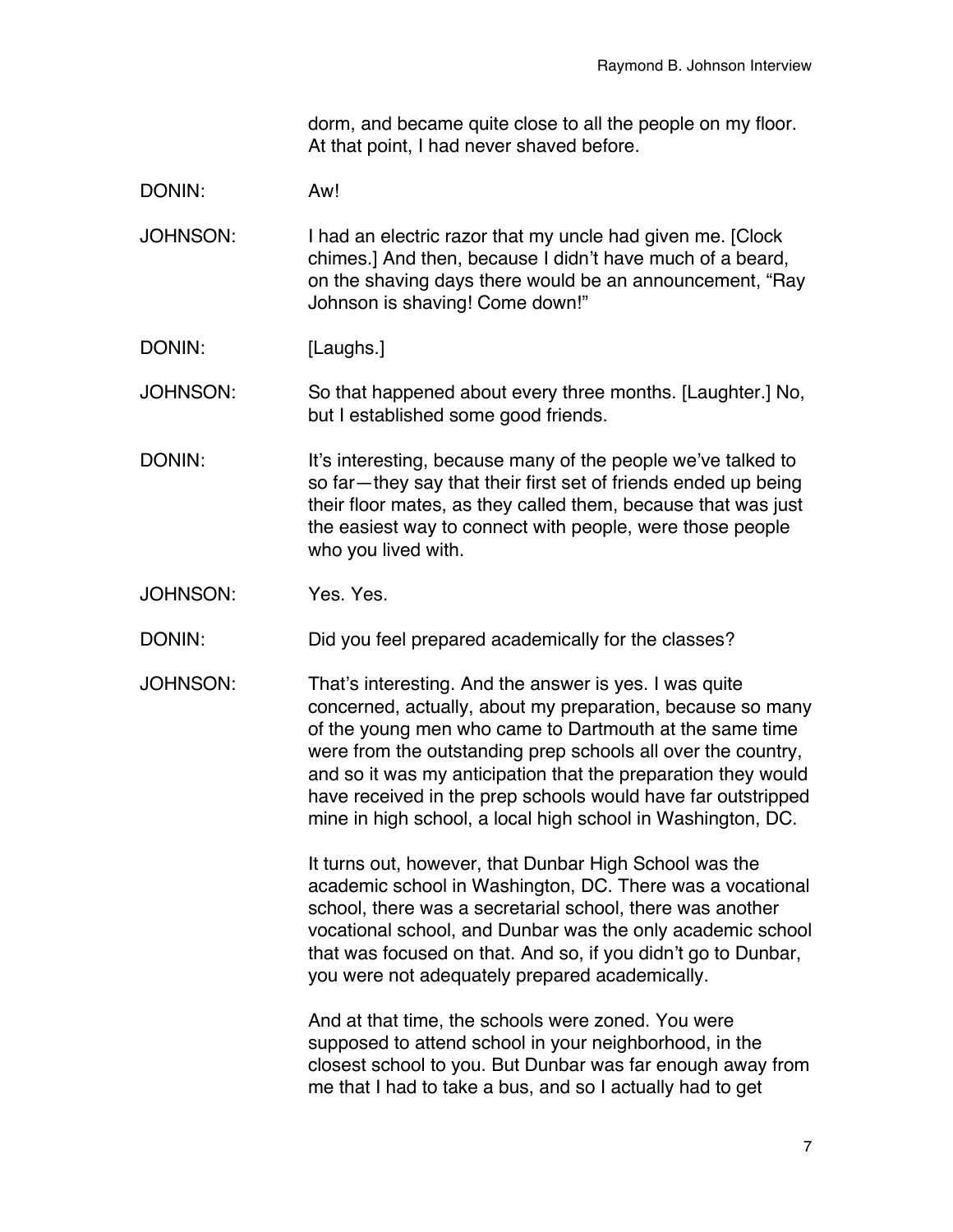another address for somebody who was a relative or friend to list as my address to be able to get into Dunbar. My mother had gone to Dunbar High School as well.

And the academic preparation at Dunbar was outstanding. The teachers at that time prided themselves on the preparation they gave the students, and I not only felt that I was adequately trained in English and math and the basic subjects, but I had also taken German in high school. When I took the German aptitude test at Dartmouth, my score was such that I could go beyond freshman German and went into a higher level of German.

And, indeed, Hitler would turn over in his grave now because I became the president of the German Club, Germania, with Professor Schlossmacher.

- DONIN: Schlossmacher. We were just talking about him, with this other fellow I met today.
- JOHNSON: Yes, yes, yes. I recall those little monkey hats that they had, sitting there as the president of the German Club, who couldn't believe that I'm there. Jesse Owens and I— [Laughs.] He really would've rolled.
- DONIN: That's fantastic! So what did the faculty make of black students? Did you sense any discrimination from faculty?
- JOHNSON: No, I did not. I can truly say that I felt totally accepted by the faculty and respected for what I could bring to the table academically. There was not a single faculty member that I could recall where, if I walked into his class—I had no female instructors—that there was any concern about racial prejudice. So I would have to say that, with all due credit to them, I was readily accepted for who I was and what I could present for my academic abilities and for my own personality.
- DONIN: When did you figure out that you wanted to be a doctor? Was that during your time at Dartmouth?
- JOHNSON: When I was six years old.
- DONIN: Oh, my goodness!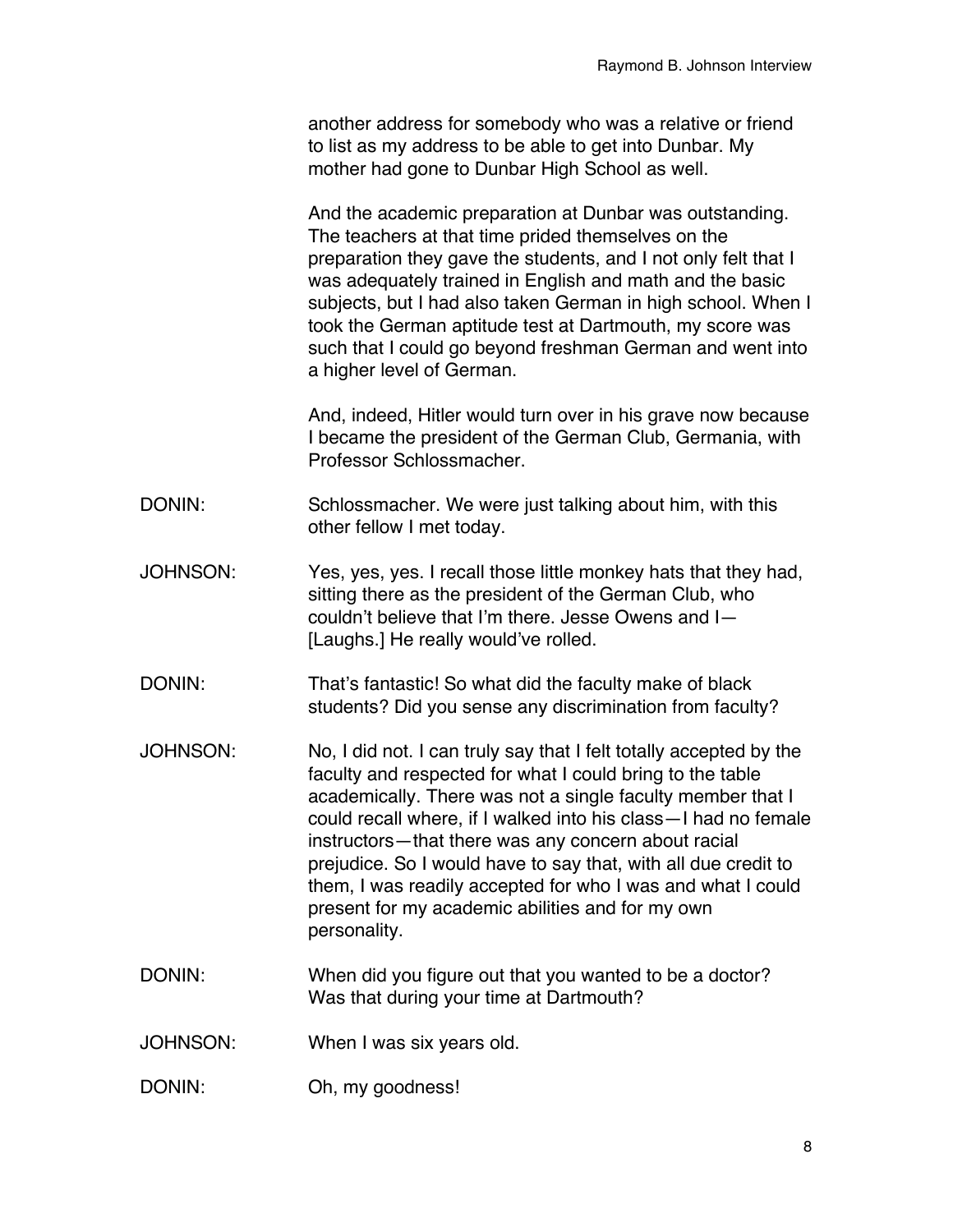- JOHNSON: And my grandmother, to whom I was very close, and actually I look more like my grandmother than I do either of my parents—she had bad asthma, and I can recall when I was six years old saying to her, "Nanny, when I grow up, I'm going to be a doctor, and I'll take care of your asthma." That was my focus. From that point on, I never, ever lost that goal. So I achieved the physician part. I was unable to take care of my grandmother's asthma to the point where she she didn't die from her asthma, but she lived with it as long as she could. And I never, ever changed that. From the time that I went to Dartmouth, it was pre-med all the way. And even though I didn't go to Dartmouth Medical School, because I didn't want to remain in that cold for another year—
- DONIN: [Chuckles.]
- JOHNSON: —I never lost sight of that.
- DONIN: Wonderful.
- JOHNSON: Yes.
- DONIN: Wonderful. So you don't major in a particular subject; it's just pre-med.
- JOHNSON: That's correct.
- DONIN: You could fulfill all of those—
- JOHNSON: I majored in psychology, actually.
- DONIN: Oh, interesting.
- JOHNSON: And if anyone had said to me when I took freshman psychology, which I thought was really Mickey Mouse garbage, that I would major in psychology, I would say, "You gotta be crazy." It turned out that I really did enjoy it very much, and I particularly enjoyed the experimental psychology, where I was doing lab studies and that kind of stuff. I recall a Professor Green, I think his name was, who was very influential in my career in psychology, so that was my major.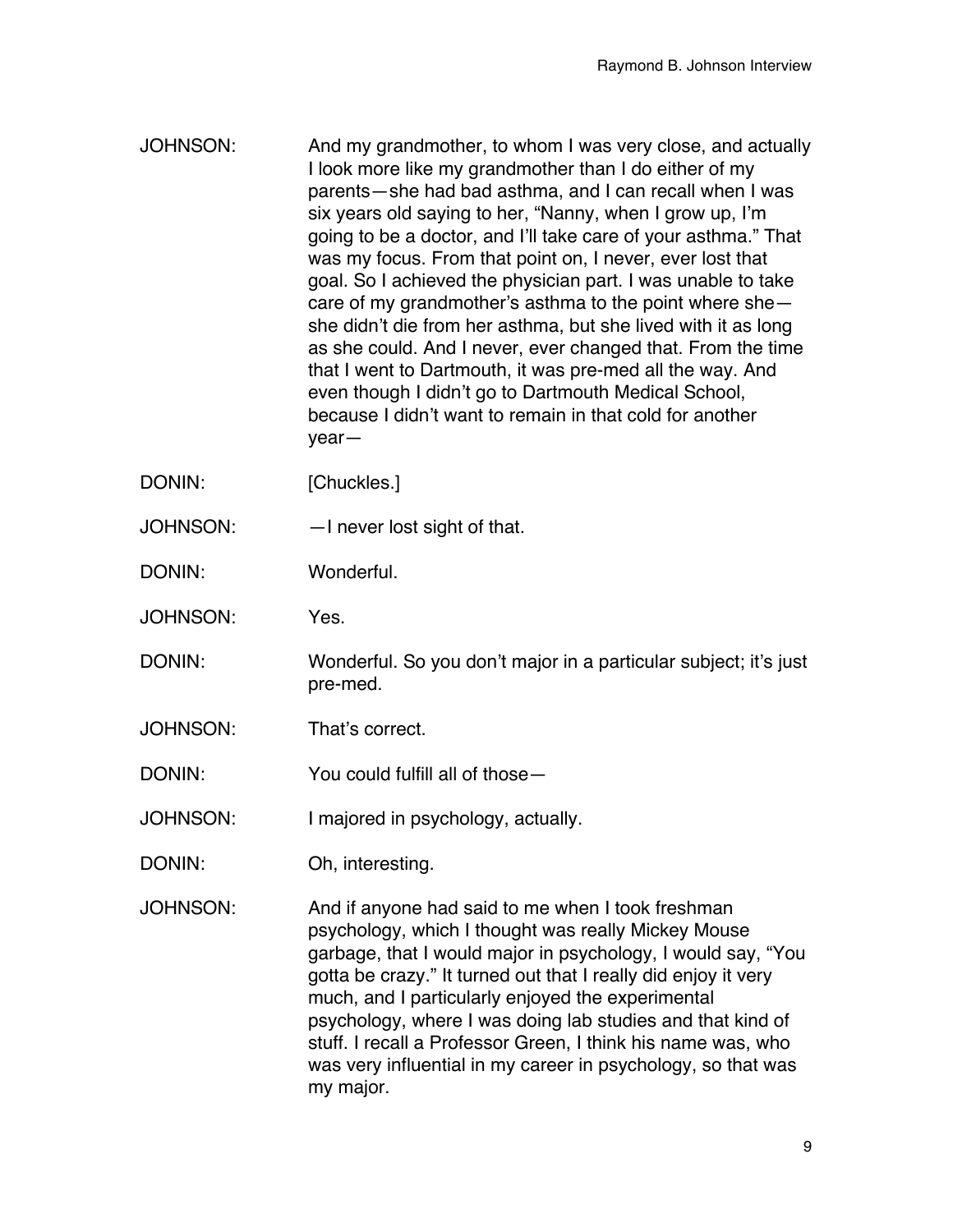- DONIN: I don't know if this was even appropriate, these kinds of relationships back in the ʻ50s when you were there, but was there a particular professor who you could say was any kind of an adviser or a mentor to you? I don't know if there was faculty advising back then. I don't think so.
- JOHNSON: Actually, the dean was.
- DONIN: Really!
- JOHNSON: And I can recall going to the dean, like in my sophomore year, something like that, to say to him, "I need more money." And I said, "And don't tell me that when you were in college, you didn't have but one suit and that kind of stuff. I don't want to hear that." So I said, "But I need more money." Because then I was on loans, after the freshman year. But I would sit and talk with him, and I found him very responsive, and I said to him one day—I said, "You know, Dean, I'm not trying to butter you up, but you have quite a positive reputation with the students."
- DONIN: Which dean? This wasn't Neidlinger, was it?
- JOHNSON: Seymour.
- DONIN: Oh, yes, Thad Seymour, yes.
- JOHNSON: And he said, "Really?" I said, "Yes." He said, "Well, I'll tell you a secret." He said, "Most of the students who come in here—they have their problems, and they say, ʻDean, I've got this problem.' They lay it out for me. And then they say, ʻI thought about doing this,' and all I would say is ʻWhy don't you do that?' And they thought I was the greatest guy in the world."
- DONIN: [Chuckles.]
- JOHNSON: They had their own solutions.
- DONIN: So easy.
- JOHNSON: Exactly right.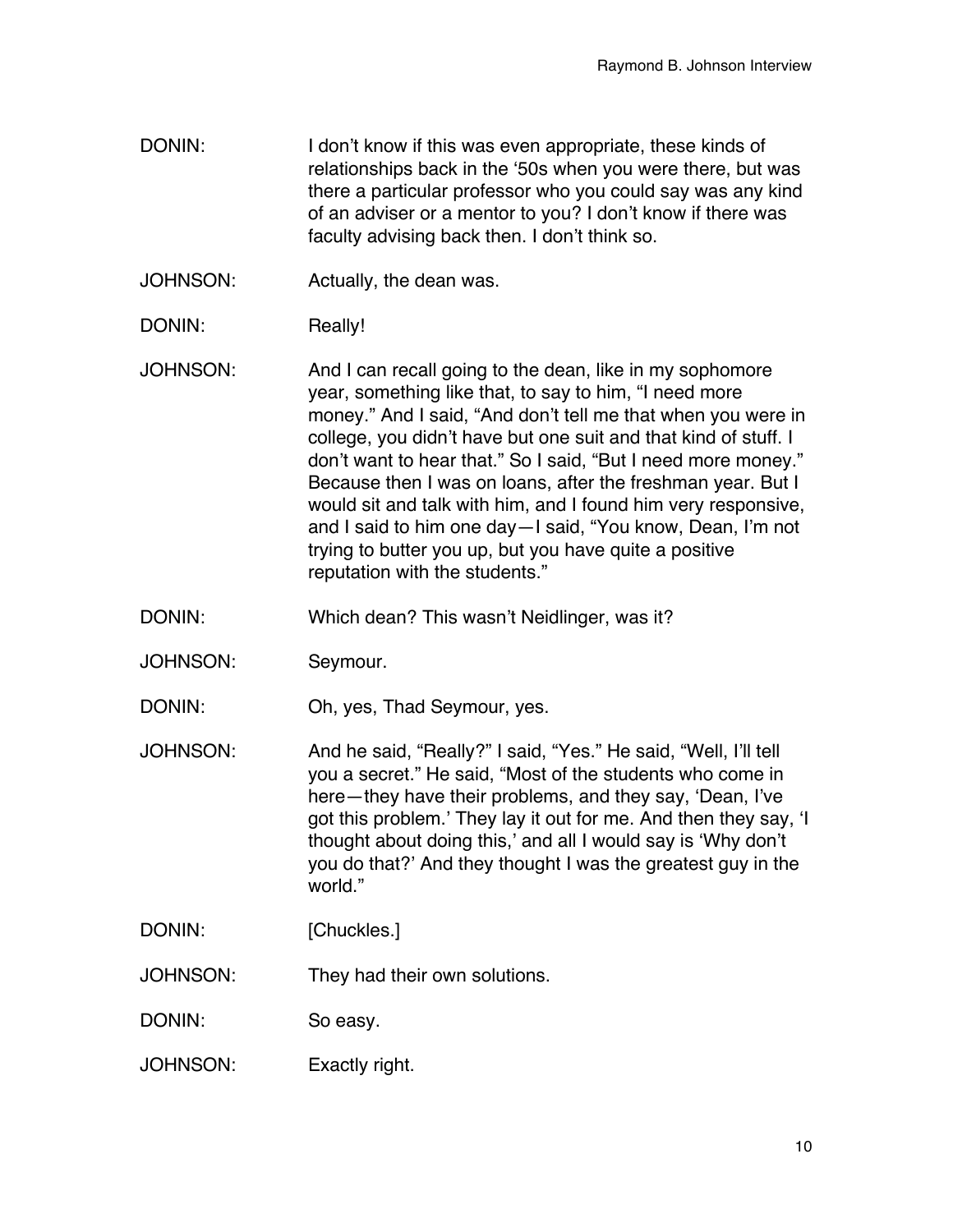| DONIN: | [Chuckles.] |
|--------|-------------|
|--------|-------------|

JOHNSON: I never forgot that.

DONIN: So, because you were receiving loans, did that mean you had to have a part-time job?

JOHNSON: I had at least one part-time job. I was working in the dining hall. Then I got a job in the library, in addition to working in the dining hall, where I was doing this, making recordings and that kind of thing. And then I also had a job in the speech department. So I had three different jobs. But I had to pay back my loans. I paid my loans back myself. My parents, after the freshman year, would pay six hundred dollars a year, and everything else was loan and I took care of that after my own graduation. I didn't ask my parents to pay anything on that.

> My parents were tremendously giving to me. There was never any question in my mind about their love. And while my father, as I indicated, could not read, my father graduated from the school of life, and the lessons I learned from him about how to interact with people and how to respect people were invaluable. And to this day, it's like yesterday, those lessons impact upon me, because my interactions with people today are very much influenced by the lessons that I learned from both of them, particularly him.

> And my mother had only completed high school, and she had gone to Dunbar, as I said. But she was the one to whom I would turn for academic input. And I can recall vividly an assignment that we had in English one time, and one of the questions was: What do you want to be when you grow up, so to speak. And would you want to do the same thing that your father does? I said I wanted to be a physician, and I said to my mother, "I want to answer this question, ʻNo, I don't want to do the same thing my father does. I think I can be better than that.'" She said, "You don't need to say that." I said, "Why?" I said, "That's the question." She said, "Your father works diligently every day to make your life. You don't need to put him down like that. You respect him like you expect others to respect you."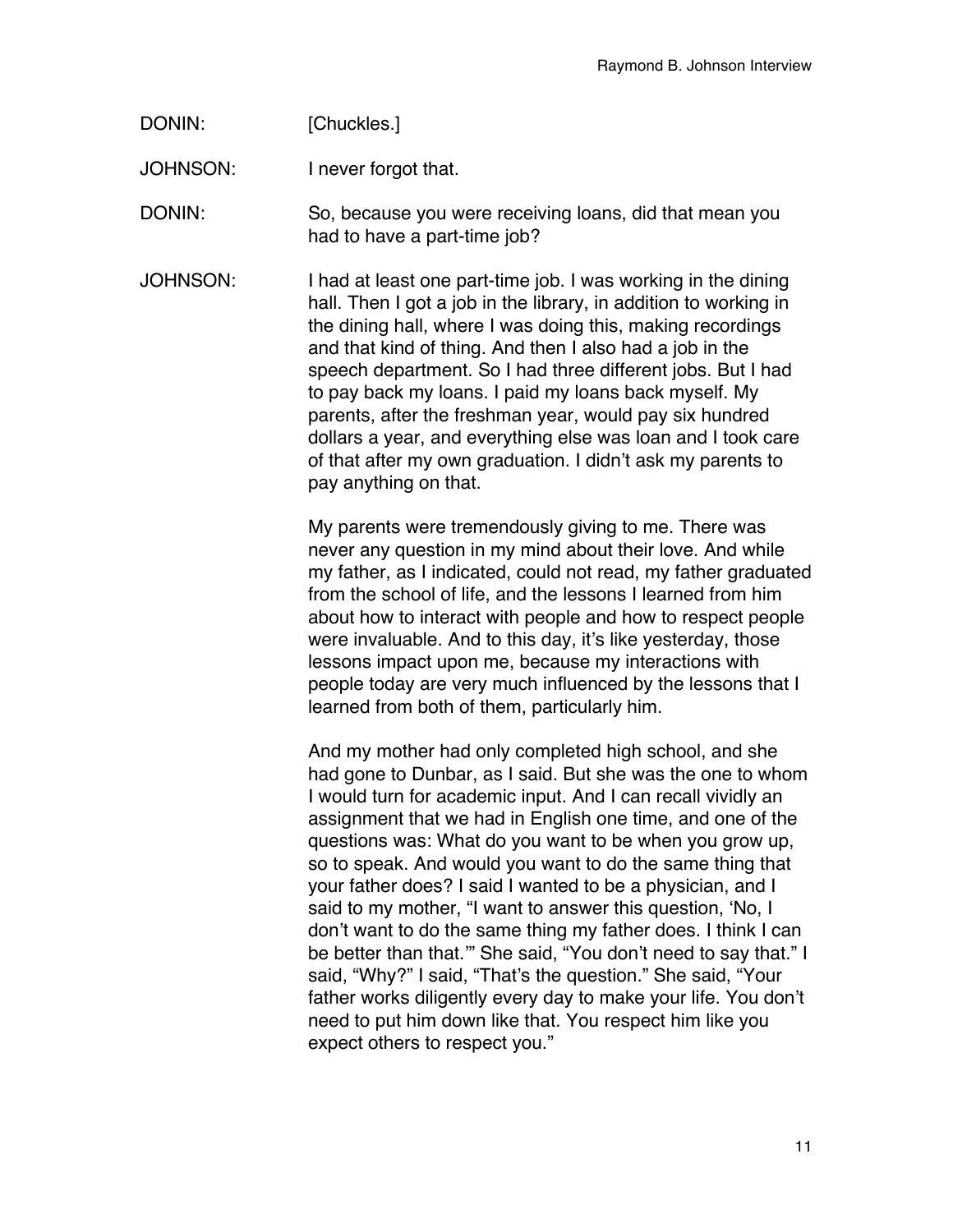And those are the kind of lessons, you know? He was the one who told me, "As you go up in life, don't look down your nose at anybody, because when you come back down in life, they're the same people you'll be looking back up to." And so—

- DONIN: A valuable teacher.
- JOHNSON: Yes.
- DONIN: Very valuable. What did the two of them make of their son going to this all-white, cold, locally cold, fancy private college up in the boonies of New England?
- JOHNSON: My parents were never judgmental of any decision I made. They were strongly supportive. First of all, they both were tremendously proud of what I had been able to accomplish, and I accomplished that with not only their support but others' as well. My scoutmaster was a very positive influence to me.

My friends, with whom I interacted most—many of them ended up being killed or in jail because that was the kind of life that they led.

- DONIN: These are your high school friends?
- JOHNSON: No, friends in my neighborhood.
- DONIN: Oh, your neighborhood friends, right.
- JOHNSON: And so my parents—if I came home and I was dissatisfied with a grade that I got in a class, the question they would ask me is, "Does it reflect the best that you could do?" And if I said yes, they said, "Then don't second guess it." If I said no, "Then you work harder to try to live up to what your expectations are of yourself." So I was my own worst judge.

So my selection of Dartmouth was not something they pondered over, thought about, because they had no idea what else was out there. I wasn't one who visited schools with them. I didn't visit any other schools, myself. I wouldn't know the Amherst campus today if I saw it in front of me, or any of the other schools to which I applied. So there were no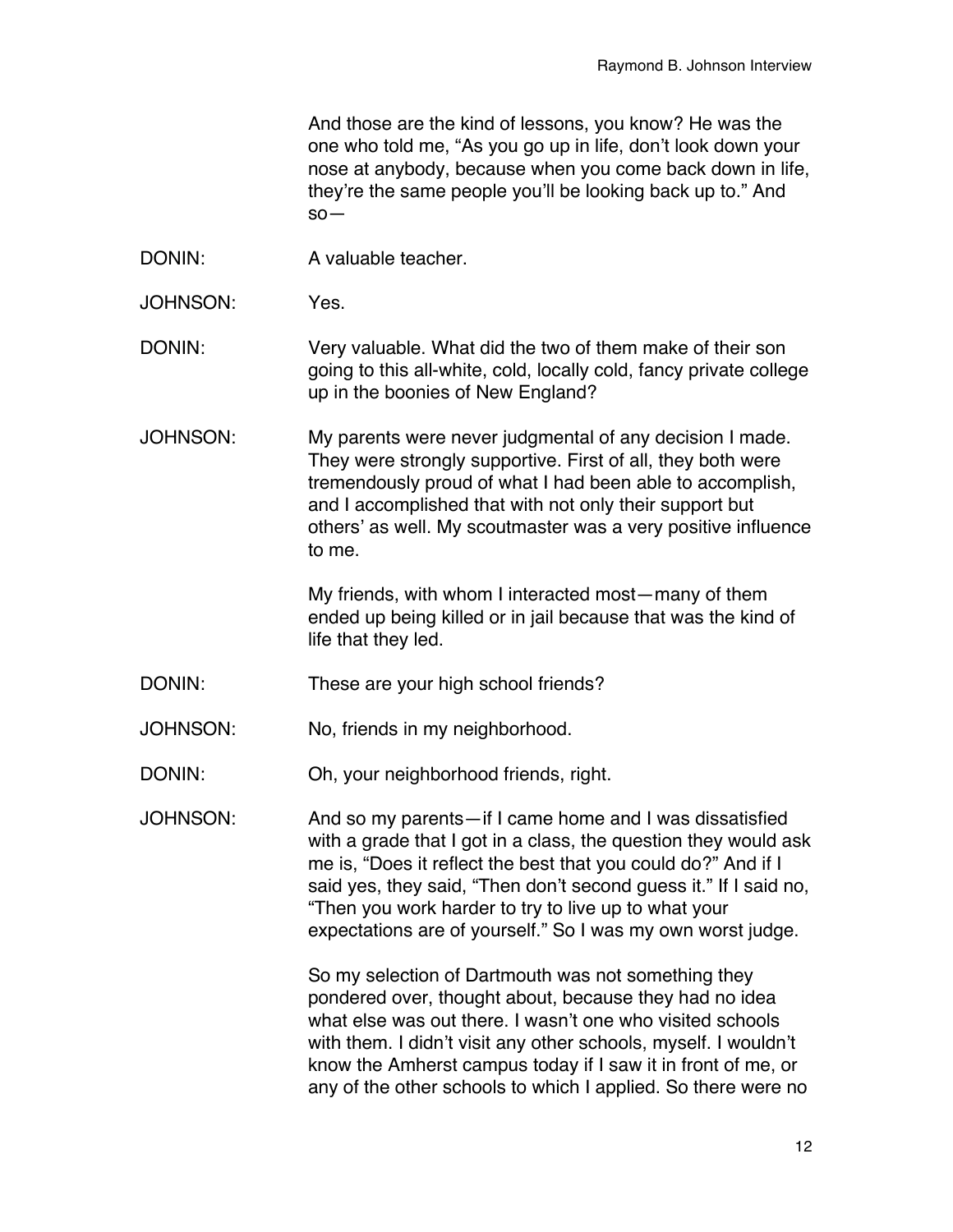second thoughts about it. It was a decision that I made. They said, "Fine. That's fine. Go for it."

- DONIN: That's very empowering for a young, eighteen-year-old male or female—
- JOHNSON: Yes.

DONIN: — — to have that much support from your family.

JOHNSON: Yes.

DONIN: Wonderful.

- JOHNSON: And, you know, quite frankly, I never gave a second thought to that, what you just said about how empowering it is. It was what I wanted to do and the way I wanted to go, and I knew what I expected of myself, and I was going there for an education.
- DONIN: So let's jump to sophomore year and, just to get it in the record here, Michael Lasser wrote this article that documents what we're going to talk about in your sophomore year, and that was in the May-June 2011 edition of the *Dartmouth Alumni Magazine*.
- JOHNSON: Right.
- DONIN: So we don't need to retell the story in great detail because it has been so well documented by him, assuming it's accurate.
- JOHNSON: Yes, it is.
- DONIN: It is accurate. Before we get into your personal story about that, what did you make of this Greek business with the sort of exclusionary (that's my opinion)—exclusionary clubs, men's clubs in those days, where you had to sort of try out to join one of these fraternities? What was your reaction to that when you first learned about it?
- JOHNSON: I never gave much consideration to it because I was unfamiliar with fraternities. I was unfamiliar with the whole college scene. And so I didn't have any family members who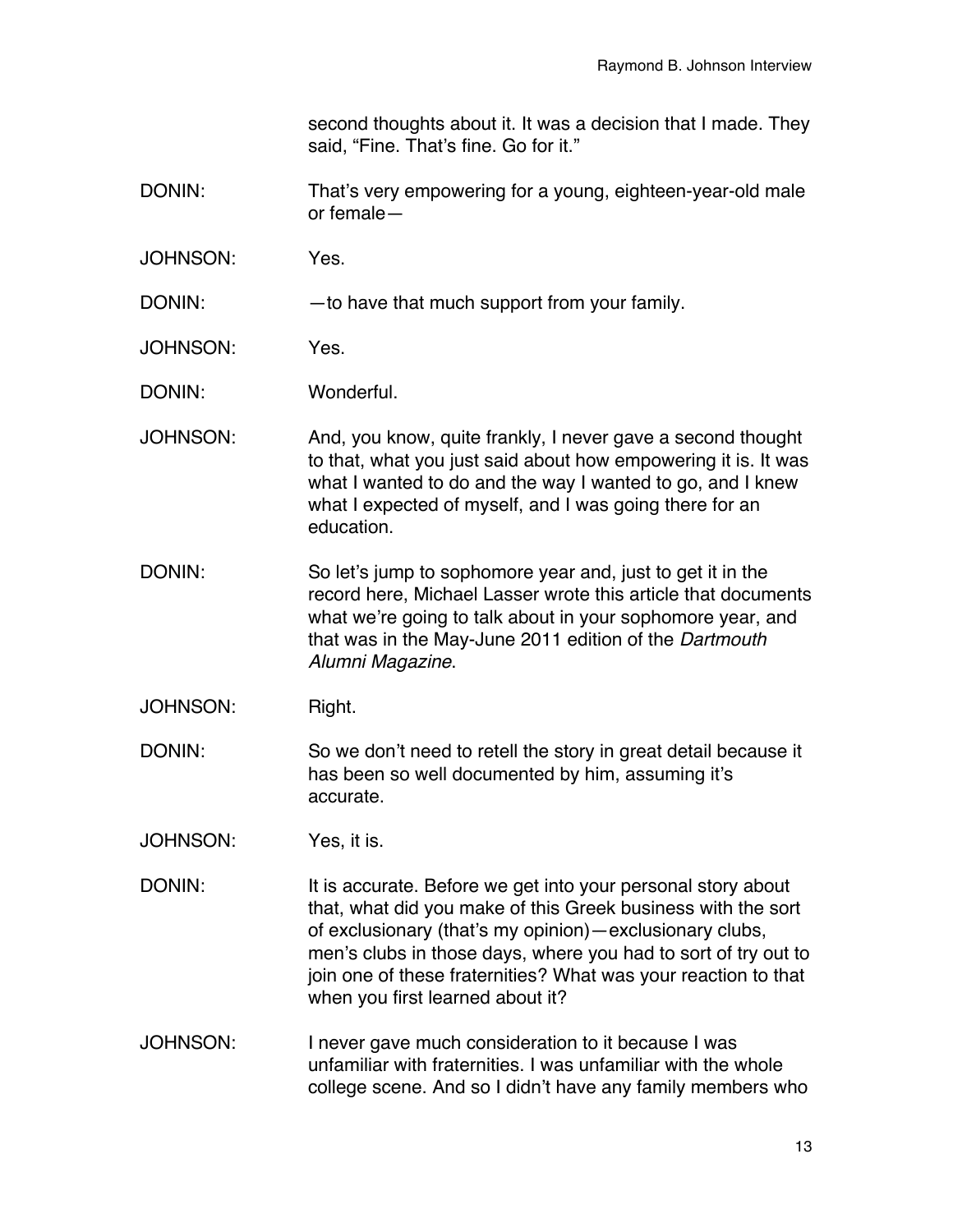had gone to college, who had been in fraternities or sororities or anything like that, so I had no knowledge of it.

What influenced me, however, was that-and it wasn't until I had to be forced to think about this that I recalled what interested me in DU in the first place, because someone asked me, "What brought you to DU as opposed to the other fraternity?" And it was only after I reflected on that for quite some time that I recalled that one of my dormitory friends, Bob Willing, the Class of '57 [sic; Class of '58], came to me and said, "You know, it's going to soon be coming time for fraternity rushing and I think you would like DU." He was a DU member. And it's interesting because some of the ʻ57s don't remember him at all. But he was the one who made the recommendation that I even look at DU.

The blacks who were in fraternities or who pledged fraternities were mostly in the two Jewish fraternities. TEP [Tau Epsilon Phi] and Pi Lambda Phi, because they were readily accepted there. I went to both of those fraternities, and I didn't like what I saw. I didn't particularly care for the brothers whom I met, and I didn't like what I perceived that they portrayed.

Dartmouth was known to be a heavy-drinking school. I had never drunk alcohol in my life and wasn't considering making this my goal. I had already seen that weekends meant getting drunk and doing crazy stuff, and I disliked that whole scenario. And when I went to DU, I realized that other fraternities spilled more liquor than DU drank. [Laughter.]

- DONIN: That's a great description.
- JOHNSON: But the more important thing was that I thoroughly enjoyed everyone whom I met there. They seemed like they took themselves seriously. They seemed to be not so much locked into the, quote, "Greek world." But they seemed to really be a brotherhood, and that impacted upon me very positively, and I liked what I saw.

And so when it came down to making a selection, for me it was going to be either DU or nothing at all. I didn't want to be in a fraternity so badly that I was willing to accept anything that I got. And if I couldn't get into DU, then it didn't make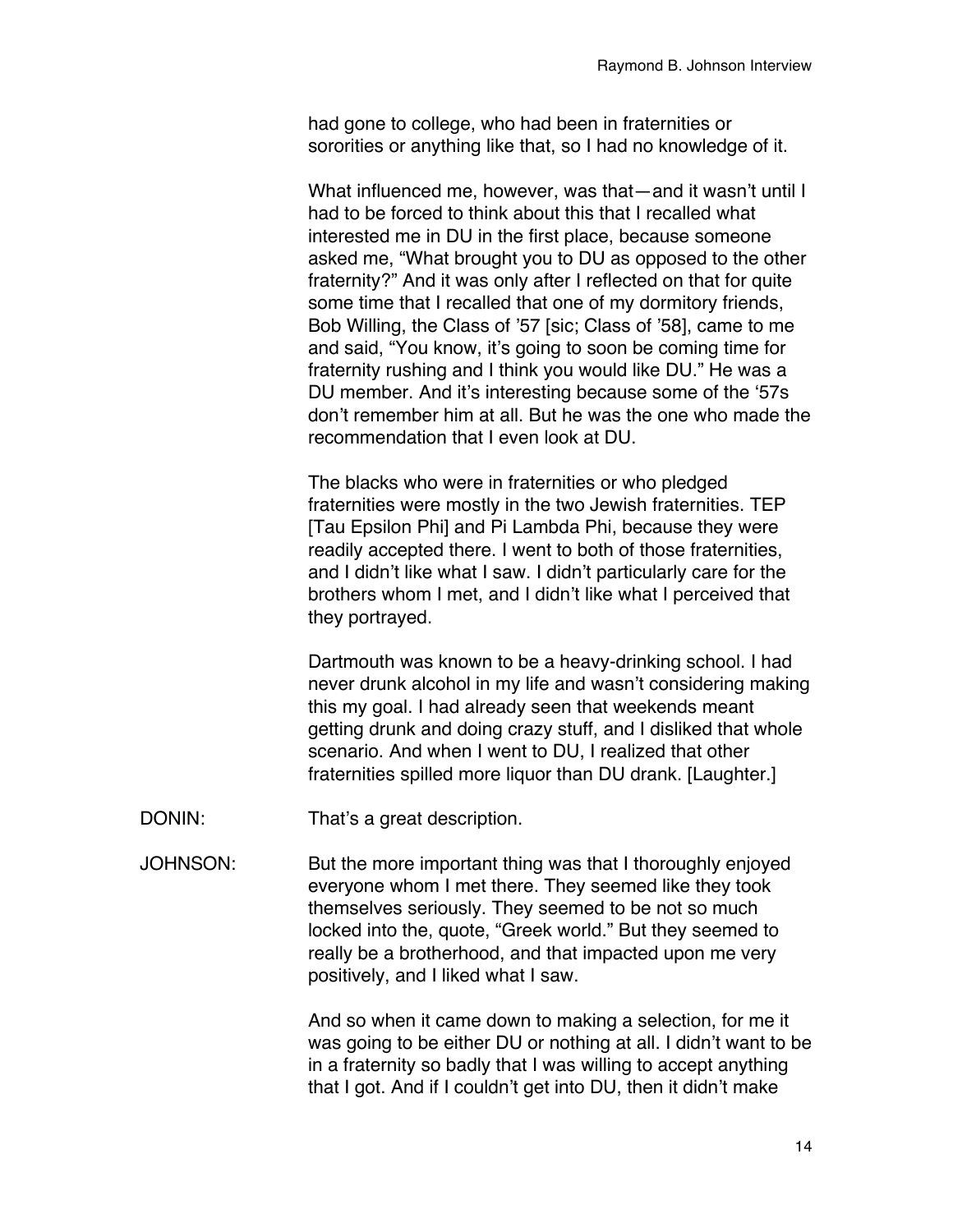any difference to me. I didn't feel like my life would be lost or my four years in college would be in despair if I didn't get into a fraternity. It just wasn't a goal of mine when I went to Dartmouth. It certainly was not a goal of mine just because I could pledge. So I felt that I could be selective in making that decision, and if it didn't pan out, it didn't pan out, and I wouldn't take that to my grave.

- DONIN: And just by way of background, one of the sort of legacies that John Dickey, who was president at that point, is known for is the fact that he started this effort to try and open up the Greek life to everyone and get these restrictive clauses out of the contracts of these various Greek houses. Did you ever have any interaction with him or experience?
- JOHNSON: He came to our house one time during this whole episode and spoke with us. But it was not until I read the article by Michael Lasser that I was even aware of this effort which apparently began in '54. I was totally unaware of it. So I cannot say that I was a beneficiary of the newly-found policy with regard to racial discrimination et cetera among the Greek fraternities.

It was also from the article that I learned that I think twentyone of the twenty-four were national fraternities and six of them had outright discriminatory clauses, and I certainly was unaware, when I pledged DU, that there was anything about the fact that any brother from any chapter could blackball any pledge. And so, none of that factored into my thinking.

I think it's important to put in perspective that I have never been a marcher. When I say that, I mean that in my life then, certainly, and in my life subsequently, I have never been one who marched down the street with signs. I respect those who do, and I respect those who want to have that voice. My feeling has always been that if I can change the attitude of one person on the basis of what I represent and who I am, that's the way I operate. And that's more meaningful to me than marching with a banner or with a placard.

And so it wouldn't have made any difference to me, knowing that that policy was in existence, because what was more important to me was being a part of the brotherhood of DU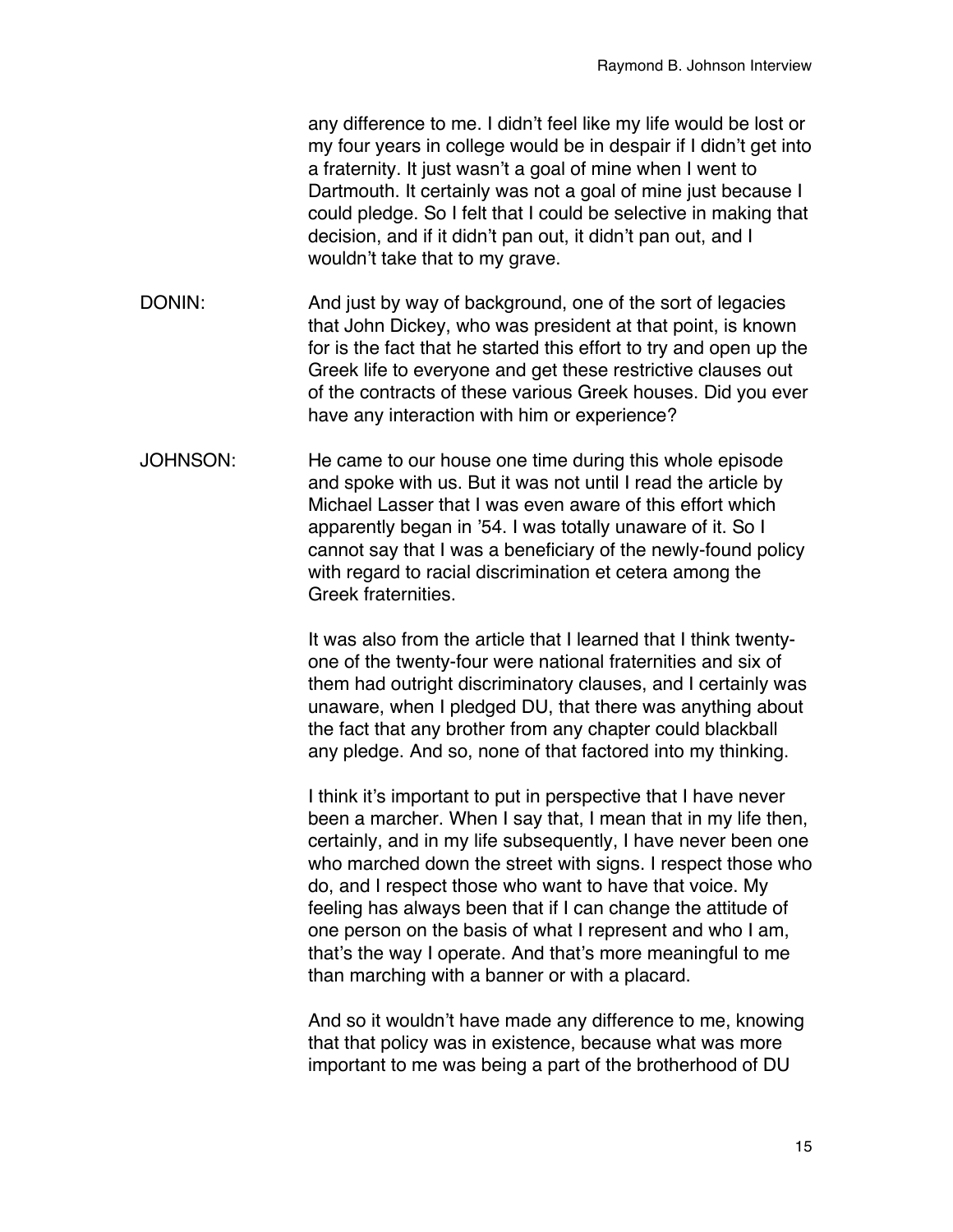and having them judge me on the basis of who I was and how I was, as opposed to what I was.

- DONIN: So how did you feel at the time that this blackballing effort was taking place and then DU was pushing back? And, again, we don't need to go into all the details because it's so well documented. How did you feel being the focus of this effort, especially since you say being an activist or whatever you want to call it isn't really your way of leading your life?
- JOHNSON: It was discomforting. It was discomforting to me because I felt that I was impacting on the lives of others and on my fellow pledges. And, as the article points out, that had it not been for me, they would have been able to be pledged, quote, "on time," unquote. And so as far as my own life was concerned, I was still focused on my education, and I didn't go to the fraternity every day worrying about what was happening each day. I didn't let that dominate my life.

But I was aware of the fact that there were a couple or three pledge brothers in my pledge class who probably were not quite as strongly supportive of it as were others, as were most, and I knew who they were, and I've never been close with them. I wasn't close with them in the house, and I have not been close to them subsequently.

But there was a nucleus of pledge class members with whom I felt very close, and they have been lasting friendships to this day. But I respected the feelings of those whom I knew felt, "if it weren't for Ray, we'd be over this whole thing; we'd be pledged." So it impacted upon me that way, because it didn't take much for me to put myself in their position and to realize what a commitment it took to put yourself in the position that it's either all of us or none of us.

That was the singular, most important, impressive message to me, that here we were—these were not men; these were teenagers, college freshmen, college sophomores, juniors and seniors, who were willing to put their voices, their thoughts, their reputations on the line for me. And the fact that they committed themselves to that venture so thoroughly and, for the most part, so consummately, was overwhelming to me, was overwhelming to me.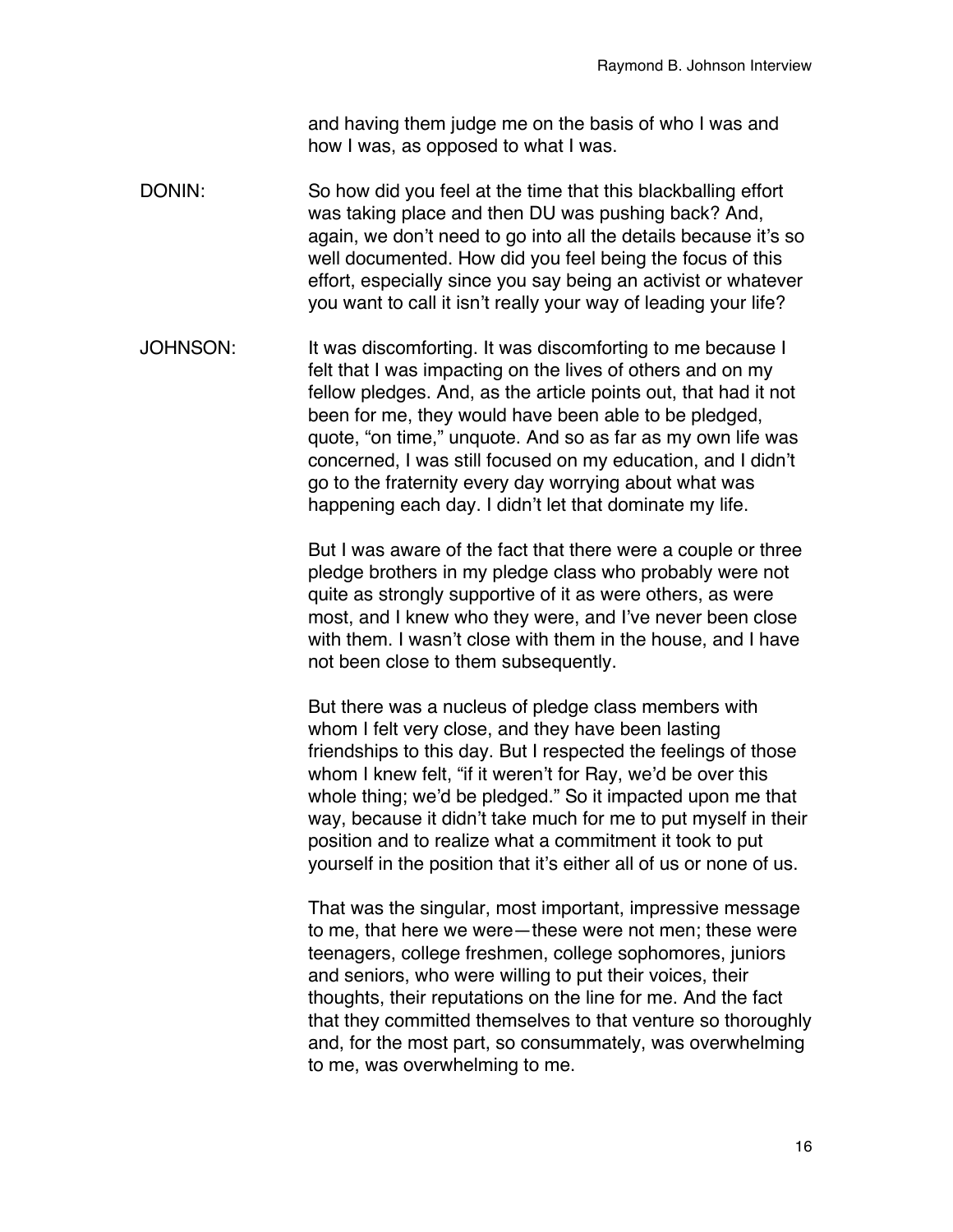As the article points out, I was not aware of all that was transpiring behind the scenes. I didn't know about all these trips. I knew that they had made some trips. I didn't have a clue with whom they were meeting. I suppose they probably had briefed us on things, but I was never aware of the dayto-day adventures that they were going through, trying to get this thing pushed through.

DONIN: So they didn't share all this with you when it was going on.

JOHNSON: No.

DONIN: When did you first learn about the effort that was involved?

- JOHNSON: I knew that an effort was being involved at the time. I knew they were meeting with people, but I didn't know with whom. The only name that I really knew was the guy who was the last holdout, Burner, or whatever his name is. I wasn't aware of meetings in Chicago and New York and the one-on-one talks with Tom Herlihy, et cetera. Tom Herlihy subsequently, I think, wrote a paper in getting his law degree, and his wife tells me all the time, "He made money off of you." [Laughter.] "He made money off of you." He got a special scholarship or something because of the paper that he wrote.
- DONIN: [Laughs.]
- JOHNSON: And to this day, I have great respect for him. As a matter of fact, Dick Sunderland, who was my big brother in DU, who lives in the Baltimore area—he and his wife, Carolyn, Arlene and I are going to Wilmington the  $4<sup>th</sup>$  or  $6<sup>th</sup>$  of December, and we'll be meeting with Tom Herlihy two days, for dinner.

The Class of '57 have become special advocates to me. As you saw in the thing – in my reflection, when Arlene and I had a chance to meet with them, I think it was 2007, at Tom Macy's home, I was blown away by the warmth that they shared with us, because Tom had called and said, "We're having a few '57s over. We're getting ready to go up to our reunion. They've expressed a desire to have you and Arlene come over. Would you want to do that?" I said, "Sure." I couldn't believe it. I could not believe the hospitality they showed us.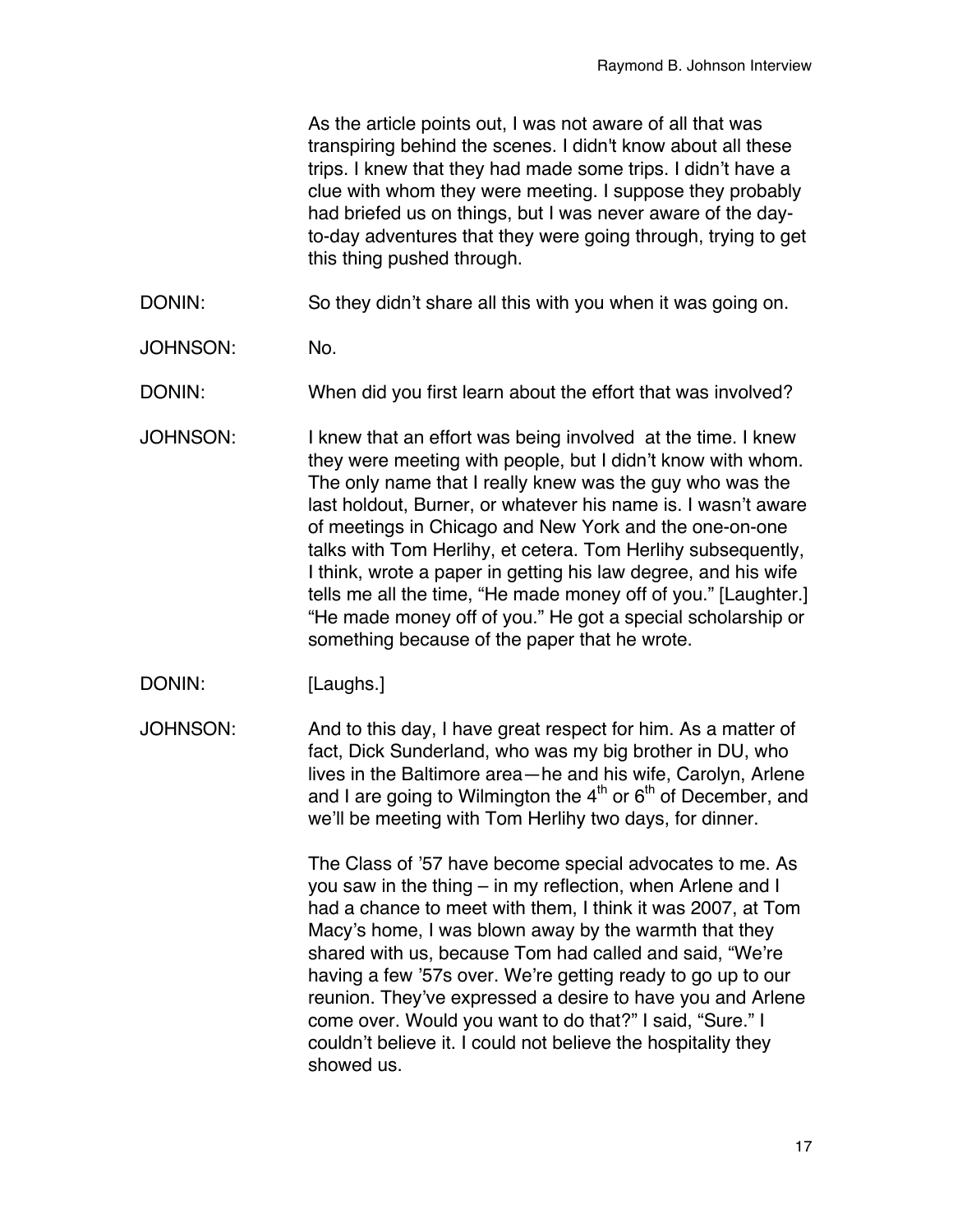In May of 2010—there were about six to eight of us ʻ59s in DU who would get together in the Wilmington area to have sort of a—just a little reunion with our spouses, and thoroughly enjoyed it. We met in Wilmington because of Vinny Sawyer who was one of the two who recommended me for the honorary doctorate award from Dartmouth. His wife was from Wilmington, and she knew all of the area, and she knew Tom Herlihy. In fact, she used to date Tom Herlihy. So she was the one that put together the weekend, so we would go to Wilmington.

Well, in May of 2010, we invited the ʻ57s to come with us as well, and one '58, one from the Class of '58 from DU. It was a phenomenal weekend, a phenomenal weekend. And the closeness that was generated then was just unbelievable. Following that, in June of '09—well, actually, that was before that, June of '09, which is actually what precipitated [it]. The ʻ57s came to my honorary doctorship because they felt such a part of this whole scenario. And Sam Swansen, the troublemaker, as he's described in the article. And Vinny Sawyer nominated me for that.

And the ʻ57s felt so strongly about the bond that we had established that I think there were probably eight or ten of them or more, there. They then had an evening where they had us all, the '59s and our spouses, at a wonderful dinner, at which they asked me to make a few remarks. The camaraderie that was created by that evening was what springboarded into the thing in May of 2010.

And right now, as we speak, there are plans afoot to have something repeated between the Class of '57 and '59 because they were the ones who were seniors, who were really spearheading this whole effort. [The] ʻ58s were there, but they were not as much involved as were the ʻ57s. So we've established a special bond with them as well. Dick and his wife Carolyn have just been great.

I was reading some of the e-mails that were sent to Michael Lasser, copies of which they sent to me because—Arlene gets e-mail; I don't get e-mail—talking about how important the relationship has been between the ʻ57s and ʻ59s of DU. And it's just really special.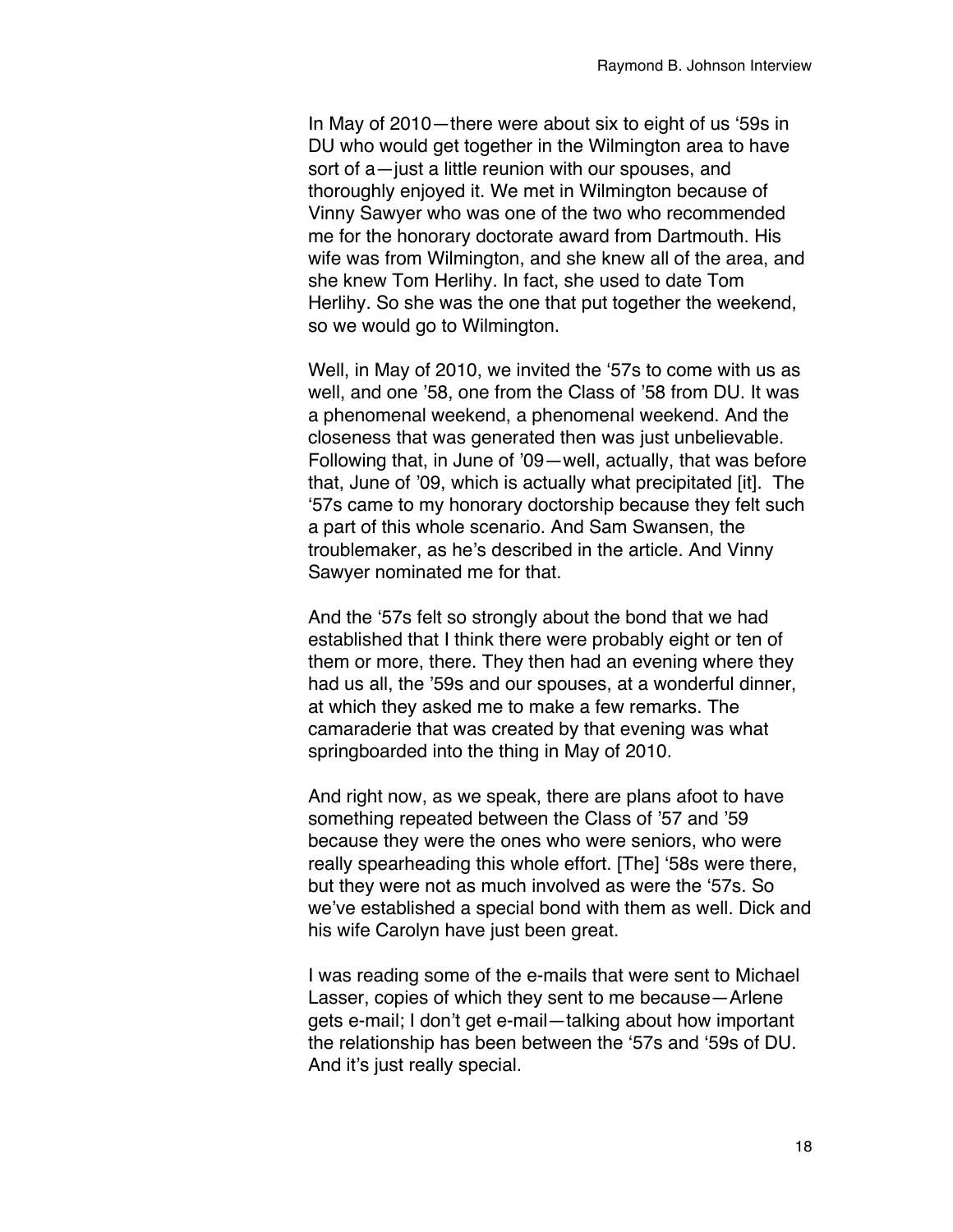- DONIN: It sounds like it's if not *the* most significant, one of the most significant activities—not activities, events in their lives and yours, as Dartmouth students.
- JOHNSON: Yes. They look back upon it as an experience in life that they never anticipated in college. It was a turning point for many of them in the whole scenario of race relations and the depth of discrimination at that time. [Clock chimes.] They felt it first hand for the first times in their lives. I look back upon it as an opportunity to have learned from what others did for me and the impact that it made upon my life, that it really helped me sort of blaze a path about what I wanted to try to communicate in my life and what was important to me. It has become, as I say in my reflection, the hallmark of what I feel about my honesty and my integrity and my sincerity. And so, it has been a life-changing experience for me, and a standard bearer for me, if you will, as to how I proceed in life.

I talk about, in my reflection, about the core values at Natchaug Hospital, and core values are something which are very important to me. And the most important core value of all to me is respect. And with every organization with which I have been affiliated that has core values, it's interesting that every one of them has respect as one of their core values. And to me, that encompasses so much because it reflects, first of all, respect for yourself, because if you don't have respect for yourself, you can't respect others, and if you don't have respect for others, you can't expect respect from them. And so, I think it encompasses so many different planes, and, to me, it is the singularly most important core value of all. And the basis of my relationship with Arlene is respect and trust. I have such respect for her and such high regard for her, that she is the be-all and end-all of my life.

DONIN: Wonderful.

JOHNSON: Yes. We were talking this morning, because one of our friends has been having a struggle with her husband and her son by a previous marriage, and her attitude is, her children come first. And I said to Arlene, "Not for me. You're always first." And we agreed that if there was something catastrophic as far as our kids were concerned, we'd obviously be there for them, but she is the most important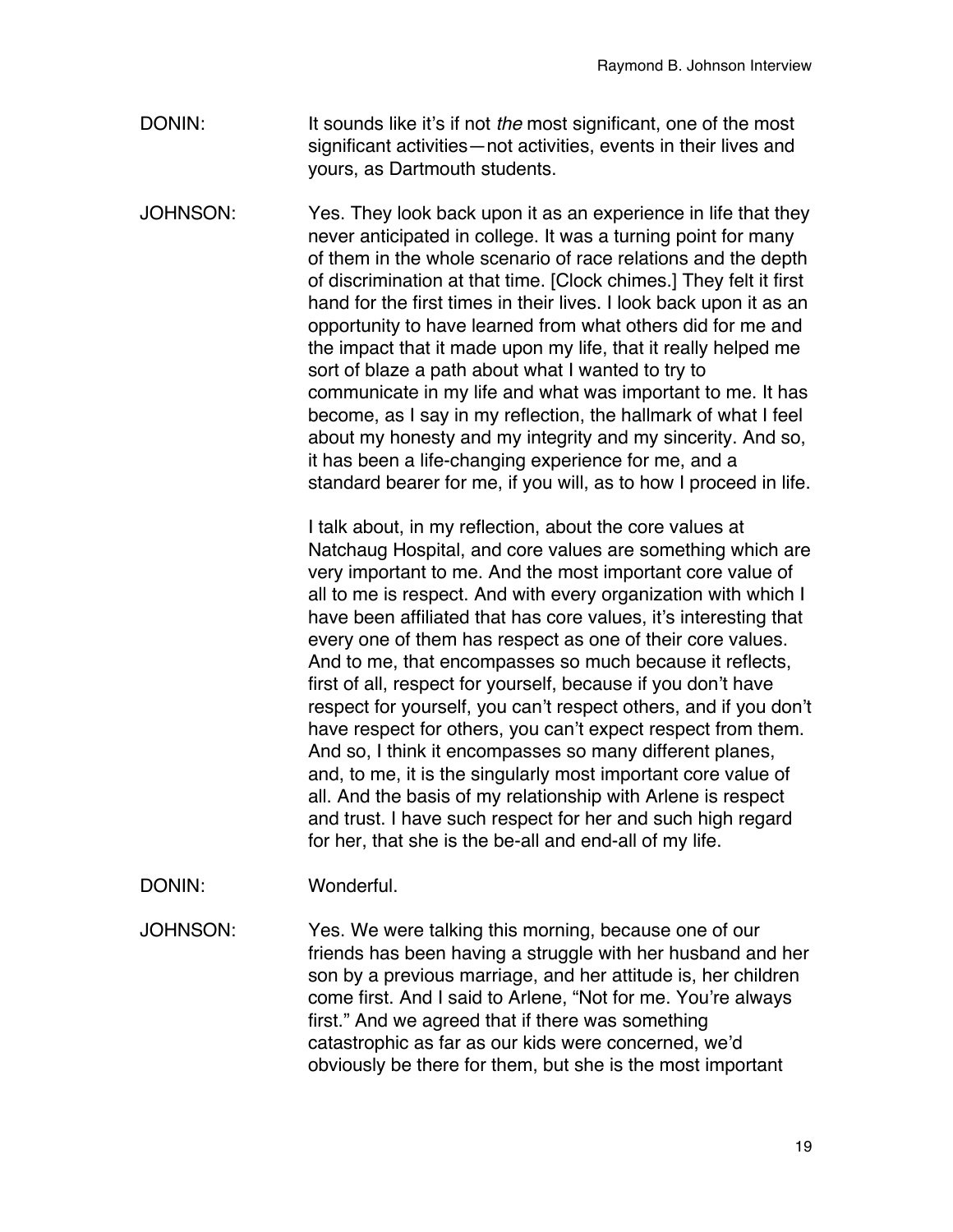person in my life today. I wouldn't deny it to anyone. And nobody knows it more than she does.

- DONIN: Lucky her.
- JOHNSON: Yes. And lucky me.
- DONIN: And lucky you.
- JOHNSON: Right, right.
- DONIN: So this blackballing thing—it must have been a huge distraction for everybody. With everything else that goes on when you're in college, did it impact your experience in any way negatively in terms of preventing you from doing other things—
- JOHNSON: No.

DONIN: – –or missing out on other experiences

- JOHNSON: No. I think it impacted more upon those who were actively engaged in trying to make negotiations, were trying to work out the deal, so to speak. I don't think that we, as pledges, were as much impacted as they who were at the forefront of the efforts to try to get the whole thing taken care of.
- DONIN: The officers of DU.

JOHNSON: Exactly right, exactly right. I cannot truly say that it really had a major impact upon my life from day to day. My goal in going to Dartmouth was to try to obtain the best education I could obtain, and had I not felt that that was possible there, I wouldn't have gone there. And so, I never wavered from that goal. My social life did not change. And [chuckles], as I said in the thing, I used to—I loved the Nugget. I used to go to the Nugget all the time, the theater. I would do all of my studying during the afternoons, so by dinnertime I was finished studying, most of the time.

- DONIN: Wow.
- JOHNSON: And so I would go to the theater frequently. That was the one luxury that I would allow myself, while other people were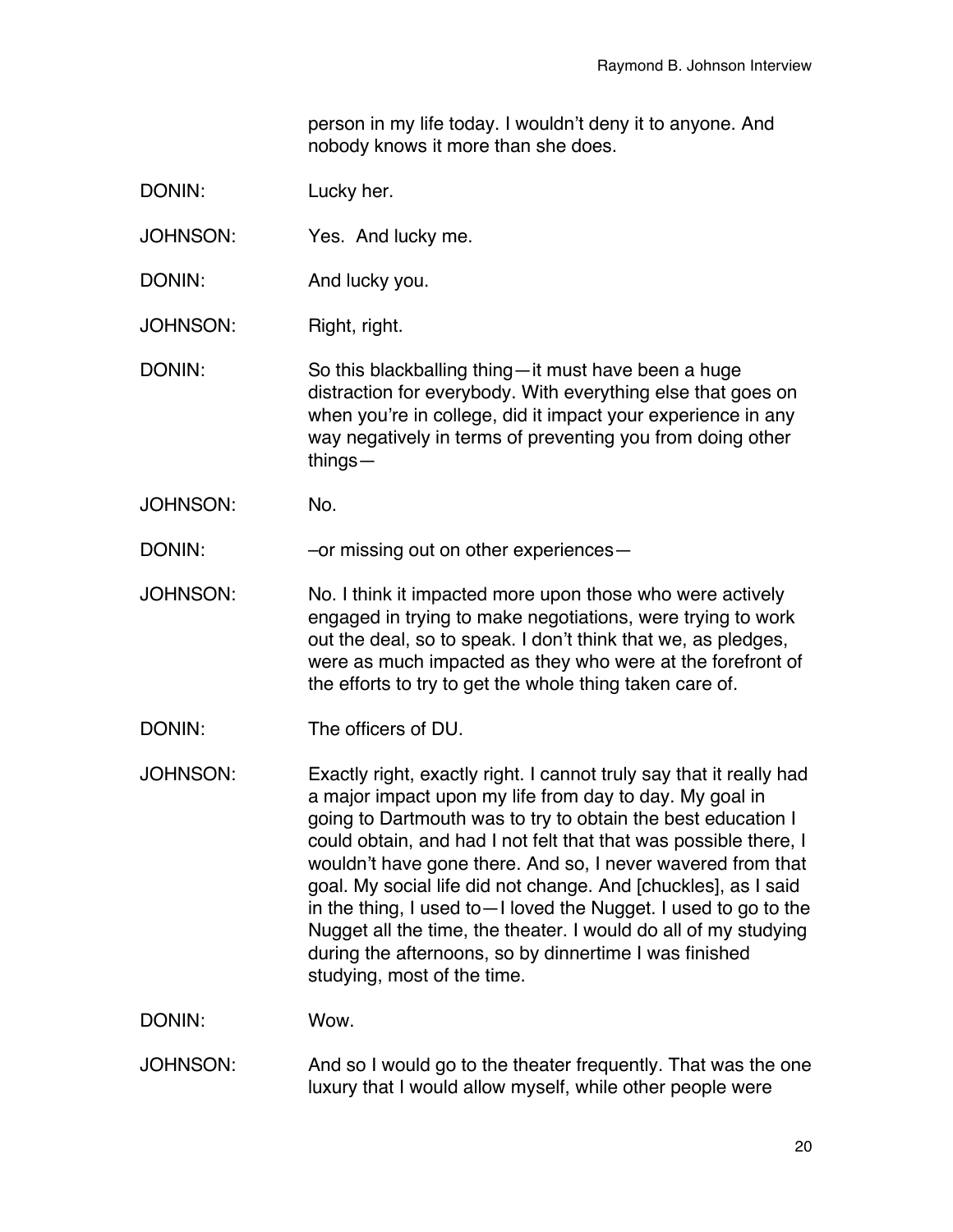studying. I never studied late at night. My classes were such—except in those afternoons when I had labs—that I could get my homework done in the afternoon. And so when I went to dinner, I was usually done.

- DONIN: So you didn't participate in intramurals or any kind of athletics.
- JOHNSON: No. No. I'm trying to think whether we had—I played baseball in high school, I swam in high school, but I didn't play any sports at Dartmouth. And I did not feel that I was— I'm trying to think whether I even went out for the baseball team at Dartmouth. I may have. But I knew I didn't have the ability to do that, although I did well in high school. And I considered myself a pretty decent athlete, so it was not a matter of not enjoying sports; I enjoyed sports very much. I would play stuff on the Green, football on the Green, that kind of stuff. But, no, I was not engaged in anything else.
- DONIN: So you didn't get pulled into learning to ski or do all that stuff?
- JOHNSON: [Chuckles.] You know, I couldn't afford to ski.

DONIN: Oh, that's true. That equipment is expensive—

- JOHNSON: And the tow fees and that kind of stuff.
- DONIN: Yes, yes.
- JOHNSON: But every time I had a second thought about skiing—*Maybe I should try to put aside some money and learn to ski* somebody else would come into the dorm with a broken leg or a broken arm—

DONIN: [Laughs.]

JOHNSON: —and I'd say, *Who needs that? Who needs that?* [Laughs.]

DONIN: It's a good policy.

- JOHNSON: [Laughs.] I learned to ice skate on Occom Pond.
- DONIN: Oh, yeah! Well, there you go!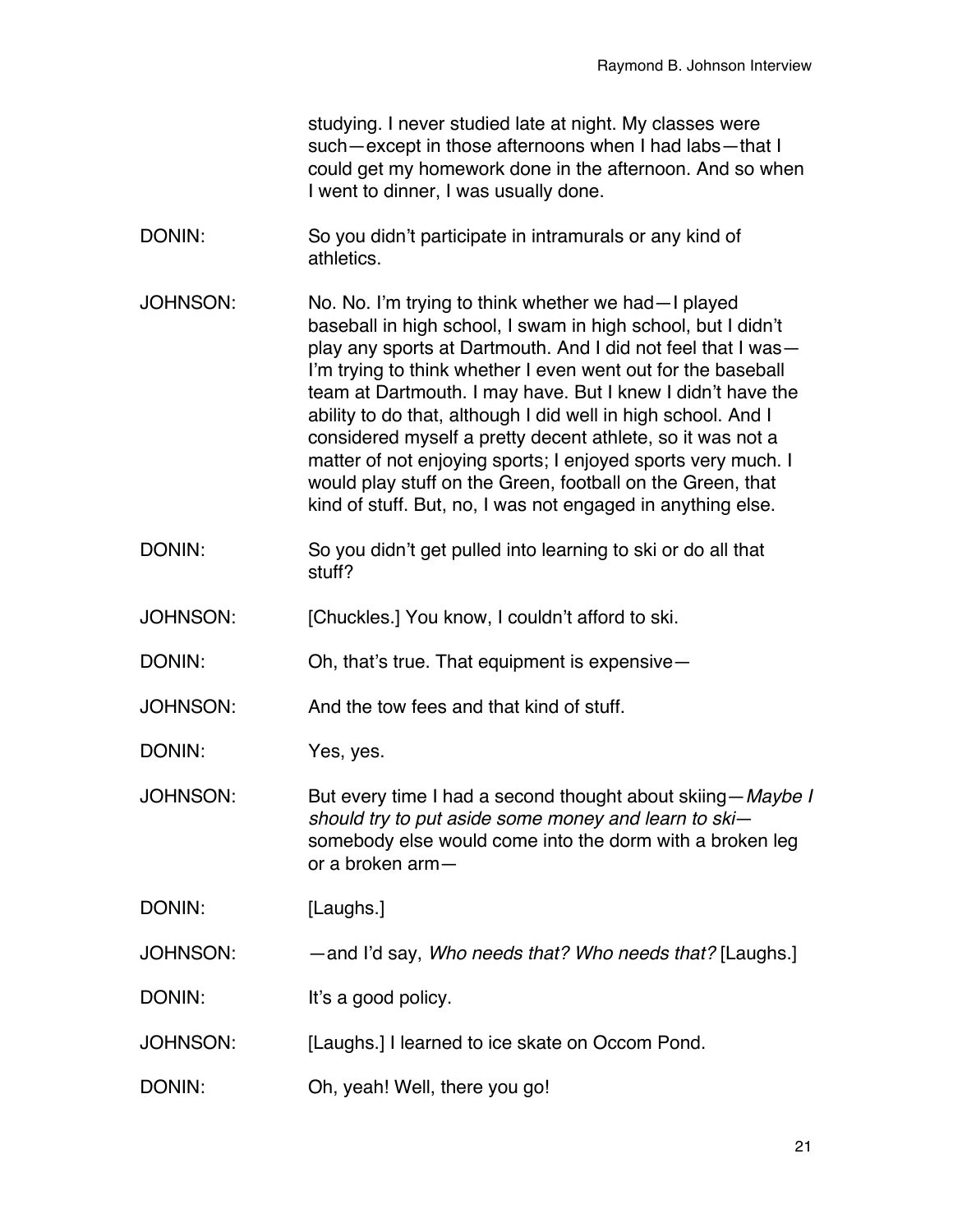- JOHNSON: I had never ice skated before. I played golf occasionally there. I've actually played golf more, subsequent to my graduation up there than I did during school, because I wasn't playing golf then. I played tennis after I left there. So there were no active sports in which I was engaged on a regular basis while I was in college.
- DONIN: Well, you learned to skate, anyway.
- JOHNSON: Yes.
- DONIN: I mean, you can't skate in Washington, DC.
- JOHNSON: No.
- DONIN: There's no winter.
- JOHNSON: Exactly right. And I loved it.
- DONIN: Yes.
- JOHNSON: I really loved Occom Pond.
- DONIN: Yes. But those deep, dark winters with tons of snow and freezing weather—you probably never experienced it because you didn't have that in Washington.
- JOHNSON: We had snow in Washington, but we didn't have the depths of snow. We didn't see the ground at Dartmouth from October to April, and slump season was really slump season.
- DONIN: Yes. Terrible.
- JOHNSON: So I enjoyed the fresh snow. What I didn't enjoy was walking out of the dormitory in the morning and have the hairs in my nose freeze up. [Laughs.]
- DONIN: Freezing, freezing cold.
- JOHNSON: Yes, exactly right.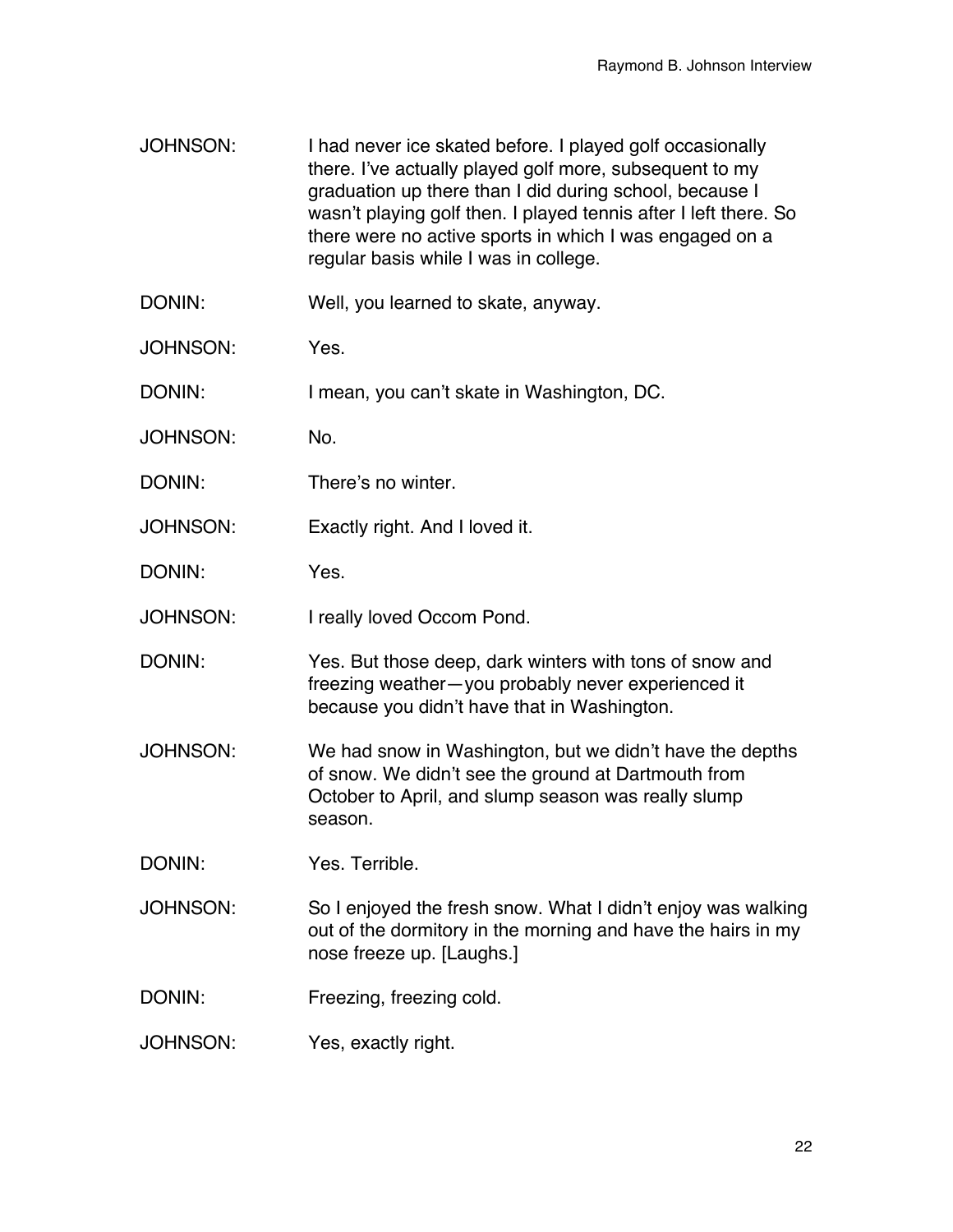- DONIN: So once the blackballing thing was behind you—or let's back up. During this period that this was going on, and you obviously didn't know the details of what was going on, but did you ever experience any sort of pushback from people, either from within DU or outside of DU about this blackballing event? Probably not, because nobody knew about it.
- JOHNSON: No.
- DONIN: So it really was under wraps.
- JOHNSON: Yes. Yes. I don't think—I really don't recall, Mary, having conversations with my black friends at Dartmouth about this whole thing. I probably did, but I just don't recall that being a major topic of discussion with anyone. And so it was not something that was a constant topic of discussion between me and anyone else. And aside from those few brothers that I said I felt were very much ill at ease with the whole thing, it was not a big deal.

I think that, if anything, it may have created a greater closeness between me and some of the other pledge members, because they realized that had they been in the same position, how challenging it may have been for them. And so when people are in a position of potentially being down, that's when we become more dynamic in reaching out. Even at that age, the compassion and the concern for another's welfare I think are such that you tend to reach out because you realize that there, but for the grace of God, go I.

- DONIN: So is it fair to say that that group that went through the pledge process with you at DU—did that become your sort of inner circle of friends?
- JOHNSON: They certainly have been the major point of contact since I left Dartmouth. As I think about my fraternity brothers at Dartmouth, my three roommates in my senior year stand out.
- DONIN: Oh, you had three roommates.
- JOHNSON: Yes.
- DONIN: Senior year.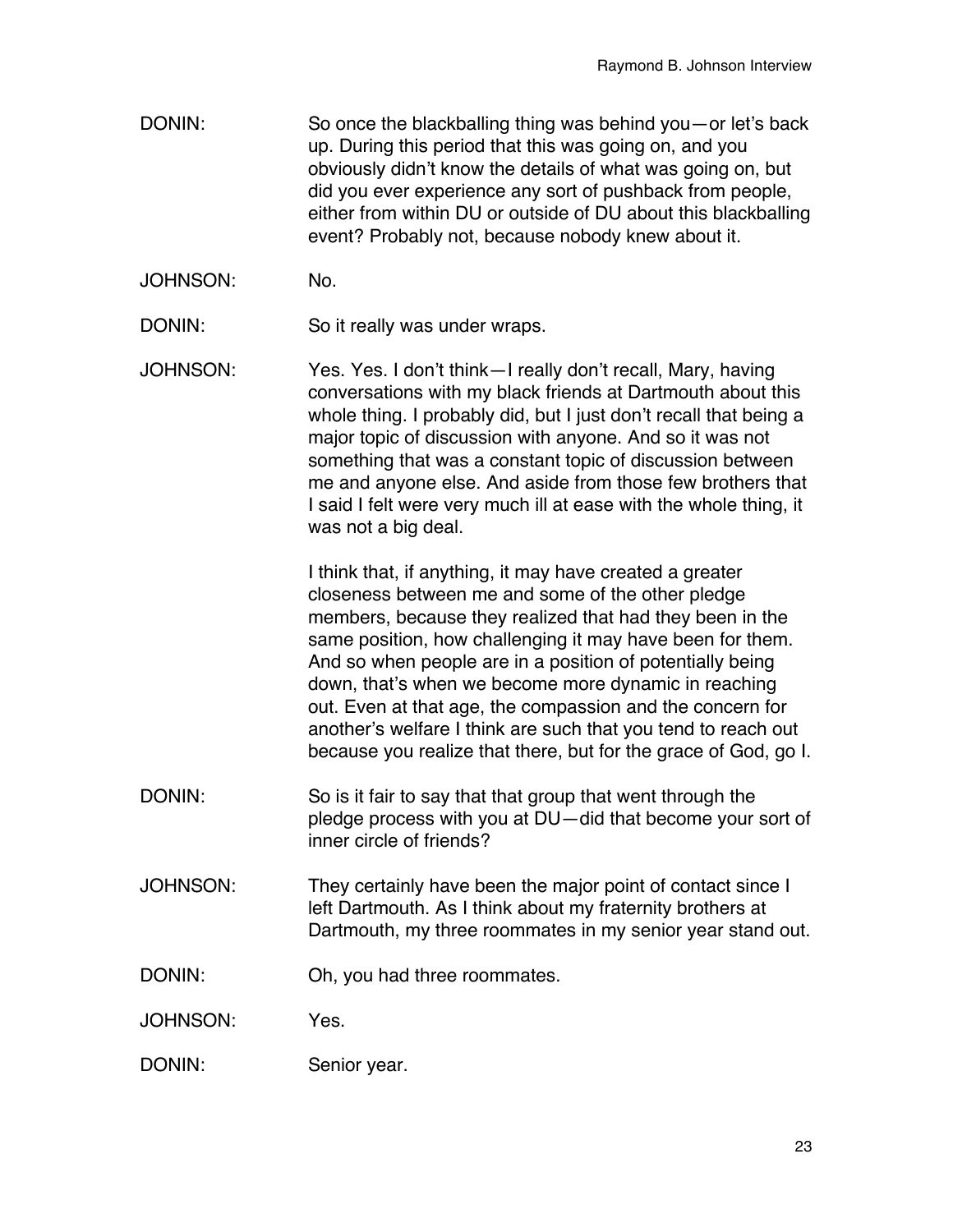| <b>JOHNSON:</b> | Yes.                                                                                                                                                                                                                                                                                                                                                                                                                                                                                                                                                                                                                                                                                                                                                                                                                                                                                                                                                                                                                                                                                                                                                                                                                     |
|-----------------|--------------------------------------------------------------------------------------------------------------------------------------------------------------------------------------------------------------------------------------------------------------------------------------------------------------------------------------------------------------------------------------------------------------------------------------------------------------------------------------------------------------------------------------------------------------------------------------------------------------------------------------------------------------------------------------------------------------------------------------------------------------------------------------------------------------------------------------------------------------------------------------------------------------------------------------------------------------------------------------------------------------------------------------------------------------------------------------------------------------------------------------------------------------------------------------------------------------------------|
| DONIN:          | What dorm were you in?                                                                                                                                                                                                                                                                                                                                                                                                                                                                                                                                                                                                                                                                                                                                                                                                                                                                                                                                                                                                                                                                                                                                                                                                   |
| <b>JOHNSON:</b> | This was not a dorm; I was in the house.                                                                                                                                                                                                                                                                                                                                                                                                                                                                                                                                                                                                                                                                                                                                                                                                                                                                                                                                                                                                                                                                                                                                                                                 |
| DONIN:          | Oh, you were at the house, of course.                                                                                                                                                                                                                                                                                                                                                                                                                                                                                                                                                                                                                                                                                                                                                                                                                                                                                                                                                                                                                                                                                                                                                                                    |
| <b>JOHNSON:</b> | I was in the house in the senior year, yes.                                                                                                                                                                                                                                                                                                                                                                                                                                                                                                                                                                                                                                                                                                                                                                                                                                                                                                                                                                                                                                                                                                                                                                              |
| DONIN:          | Oh, yes.                                                                                                                                                                                                                                                                                                                                                                                                                                                                                                                                                                                                                                                                                                                                                                                                                                                                                                                                                                                                                                                                                                                                                                                                                 |
| <b>JOHNSON:</b> | I moved into the house in senior year. And they were Vinny<br>Sawyer, Jim Neff and Stu Summers. And what determined<br>whether I was going back for reunions were whether they<br>were going to be there. Lee Gilliatt in Shelby, North Carolina,<br>is another one, to whom I feel very close. Sam Swansen and<br>his wife, Donna, I feel very close to. Chuck Hoyt. So those<br>were the six or eight guys that, as I mentioned earlier, we<br>would have at reunions in Wilmington. And we didn't extend<br>it beyond those people because they were the ones upon<br>whom I based my interaction with Dartmouth.<br>And reunions got to be something that I wasn't that<br>enamored with. I went to the first few, maybe five, ten, fifteen<br>years, I don't know. But it became readily apparent that it<br>was, "What are you doing?" "How many children do you<br>have?" and "What are your problems?" Then at fifty years, it<br>was "I've got this ache, that ache, this surgery," and I<br>stopped them one day. I said, "Whoa, whoa, whoa! Do you<br>realize that since we've been in this room, we've been doing<br>nothing but talking about all of our surgeries and our<br>ailments? No more!" [Laughs.] |
| DONIN:          | Move on to more important things.                                                                                                                                                                                                                                                                                                                                                                                                                                                                                                                                                                                                                                                                                                                                                                                                                                                                                                                                                                                                                                                                                                                                                                                        |
| <b>JOHNSON:</b> | Exactly right. But they're the ones that my friendships are<br>closest with, and the '57s that I've talked about.                                                                                                                                                                                                                                                                                                                                                                                                                                                                                                                                                                                                                                                                                                                                                                                                                                                                                                                                                                                                                                                                                                        |
| DONIN:          | So that experience really defined-                                                                                                                                                                                                                                                                                                                                                                                                                                                                                                                                                                                                                                                                                                                                                                                                                                                                                                                                                                                                                                                                                                                                                                                       |
| <b>JOHNSON:</b> | Yes.                                                                                                                                                                                                                                                                                                                                                                                                                                                                                                                                                                                                                                                                                                                                                                                                                                                                                                                                                                                                                                                                                                                                                                                                                     |
| DONIN:          | -who your circle was.                                                                                                                                                                                                                                                                                                                                                                                                                                                                                                                                                                                                                                                                                                                                                                                                                                                                                                                                                                                                                                                                                                                                                                                                    |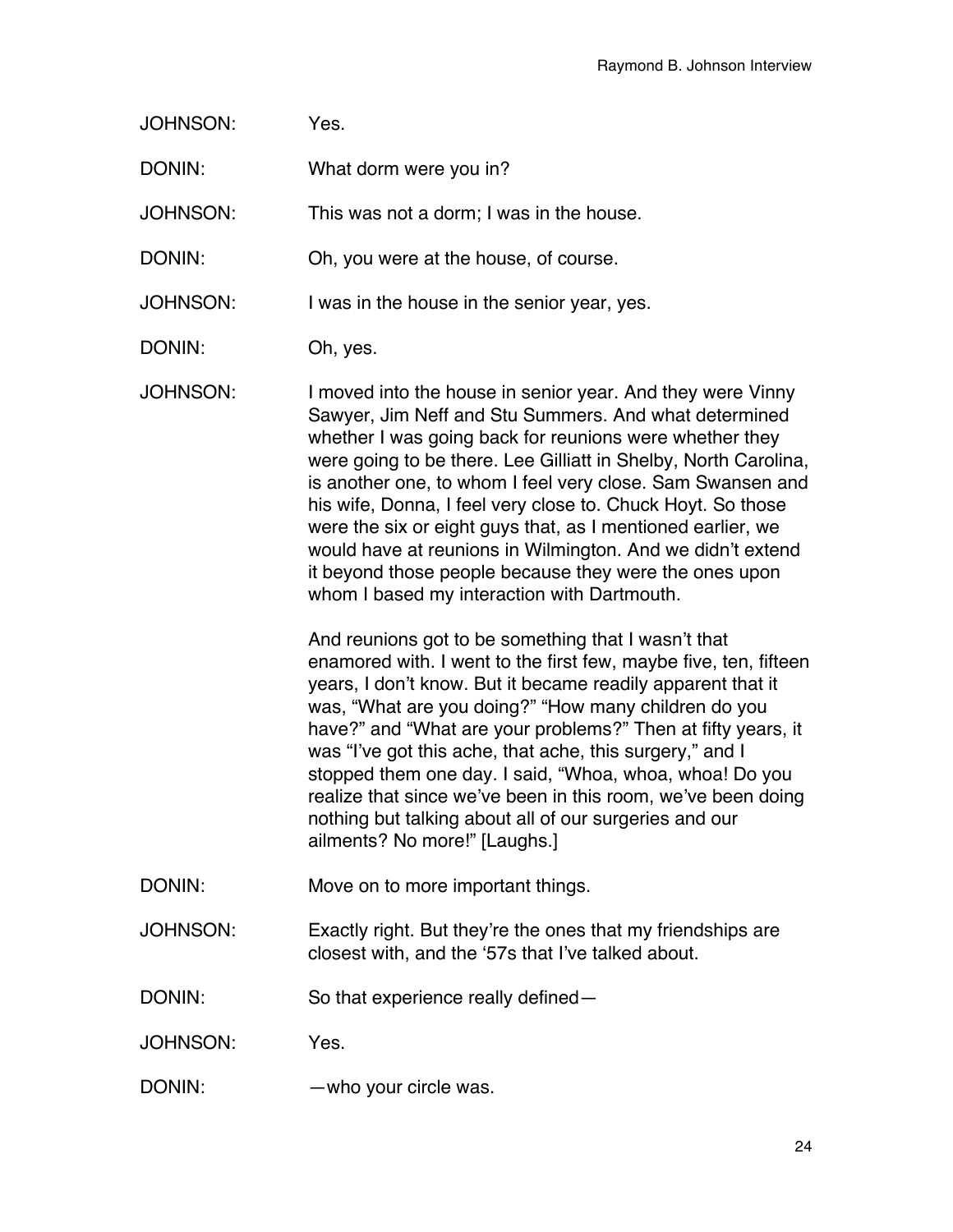JOHNSON: Yes. Yes.

DONIN: Yes.

JOHNSON: Yes. And it also helped me leap into my life. When I say that, I mean that the values which were established as a result of that experience were the same values that enabled me or made me desire to be a part of my community and to do the work that I've done with kids, with mentally ill patients, children, adolescents, adults, to be involved with other hospitals, the Dime Bank, et cetera. Giving back was something very important to me.

> In the black community, we have been notorious in the past for not reaching back and helping someone else. The analogy is that we have been like crabs in a basket, that every time one of the crabs is trying to get out, the others will pull him back in. But once that crab gets out, unfortunately it doesn't come back to reach back.

> So it's been very important to me to be able to give back for all that's been given to me. And were it not for all the people who have been supportive in my life, I wouldn't be where I am today. I try to never lose sight of that. I try to never lose sight of who I am, where I came from, what I was given, and what I have to offer. And if I can benefit someone else on the basis of what I've been able to achieve personally or what I've been able to experience personally, so be it.

> And there goes that business about influencing people by what you do and what you represent, as opposed to carrying a placard. And believe me, I never decry those who choose to do it that way. We need everything we can get. [Clock chimes.] But that's just my modus operandi.

- DONIN: Well, you're setting an example by living your life the way you have.
- JOHNSON: Well, I hope so.

DONIN: For sure.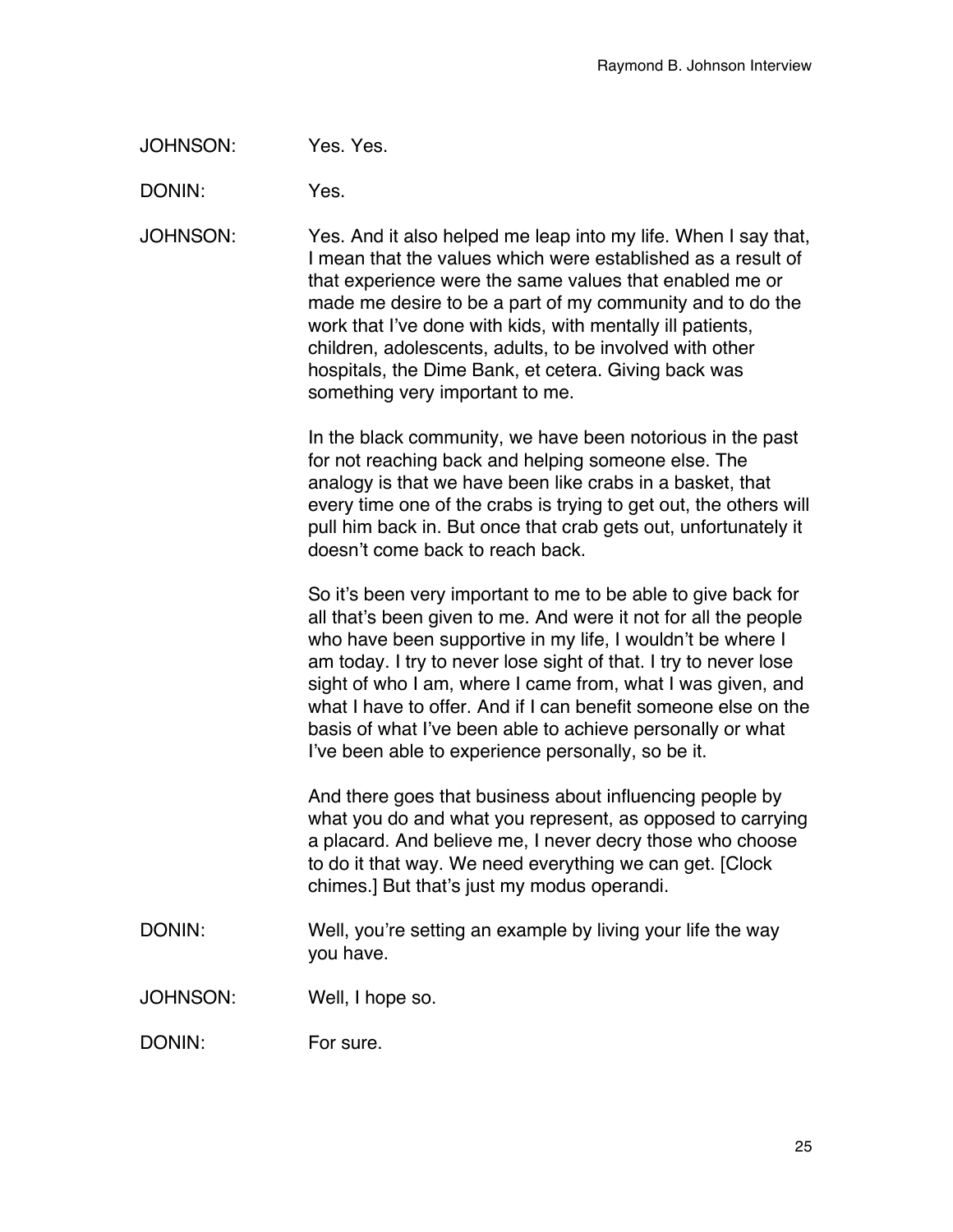Now, I think—I'm just glancing at these questions. Yes, I think we've pretty well covered them. You've covered them in a very eloquent way.

JOHNSON: Oh, thank you.

DONIN: Unless you have anything else you want to say, I think I'm going to turn off the recording.

JOHNSON: I would like to say something else.

DONIN: Good.

JOHNSON: It is very meaningful to me that you're here—

DONIN: Oh, I'm glad.

JOHNSON: —that you made contact with me. And, as I mentioned to you when I called you back, it was something I reflected upon. It was not something that, when I received your letter, I just jumped to the conclusion that I would do it. And I debated about it, and when I looked at the reason why I was debating about it, I think that the basic underlying concern was that I did not want to make more of this than it was due. But when I spoke with Michael Lasser yesterday and I told him about it, that I reflected about it before I called you back, he said, "Ray, there's no downside to it." I said, "That's the conclusion that I came to." And I really felt that if this interview helps one person in a positive way, then it's worth the effort. And it takes nothing for me to give the interview.

> And so I respect the fact that you're doing what you're doing. I think the effort is tremendously admirable. I'm particularly gratified that you included me in the process, and I'm very, very hopeful that it will be productive in what you're trying to do, that it will help achieve the goals that you have set for yourselves, and, most important, that it will reflect upon what Dartmouth has to offer, because I'm not sure that this experience would have necessarily gone the same way had I been someplace else and had I been surrounded by a whole different genre of people.

But because of the young men with whom I interacted at Delta Upsilon fraternity, who decided that they were young